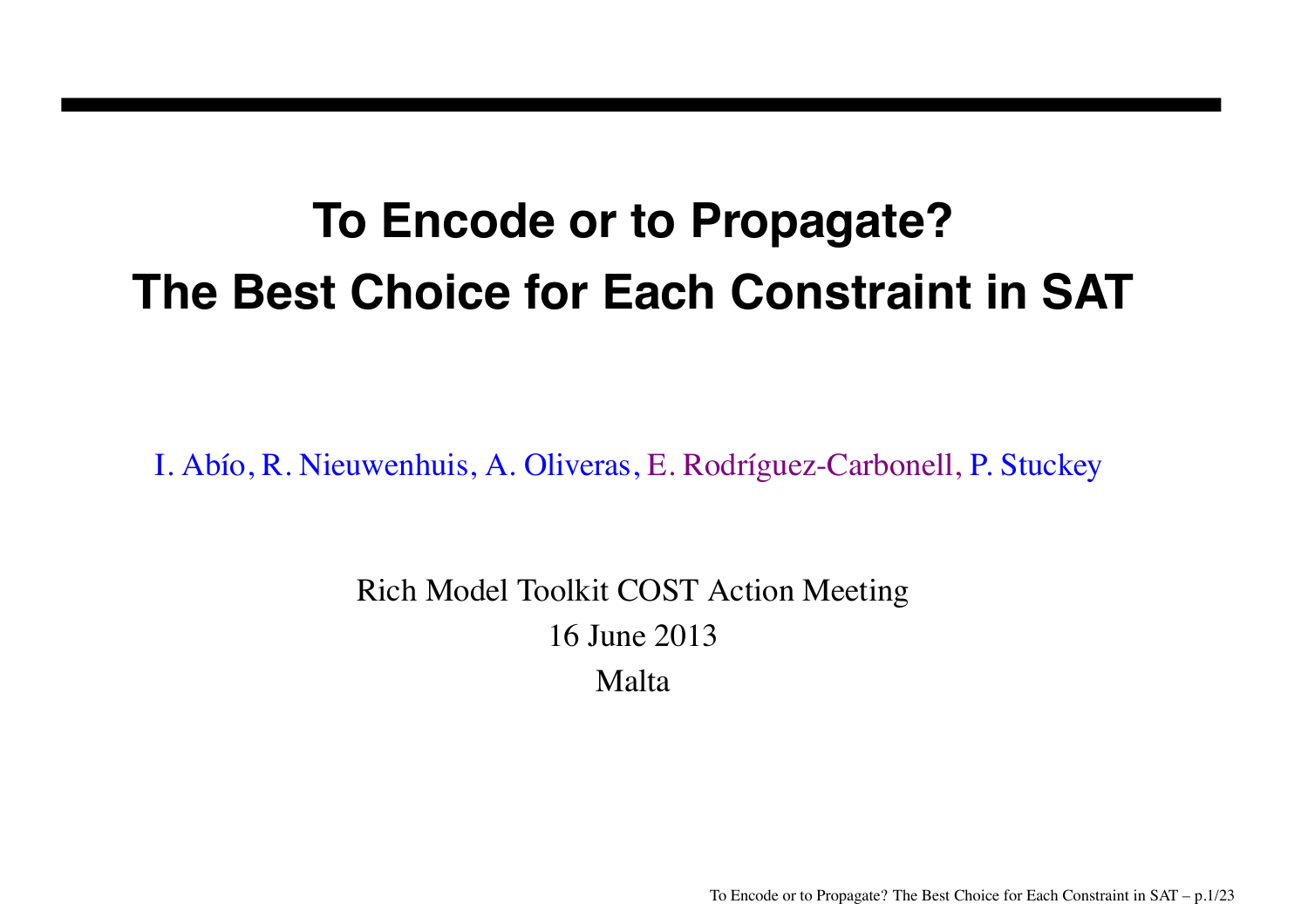#### **Overview**

- Motivation: solving constraints with SAT technology
	- Eager Approach: SAT encodings  $\bullet$
	- Lazy Approach: SMT/propagators
- Choosing Right: Related Work and Contributions
- Experimental Results
- Conclusions and Future Work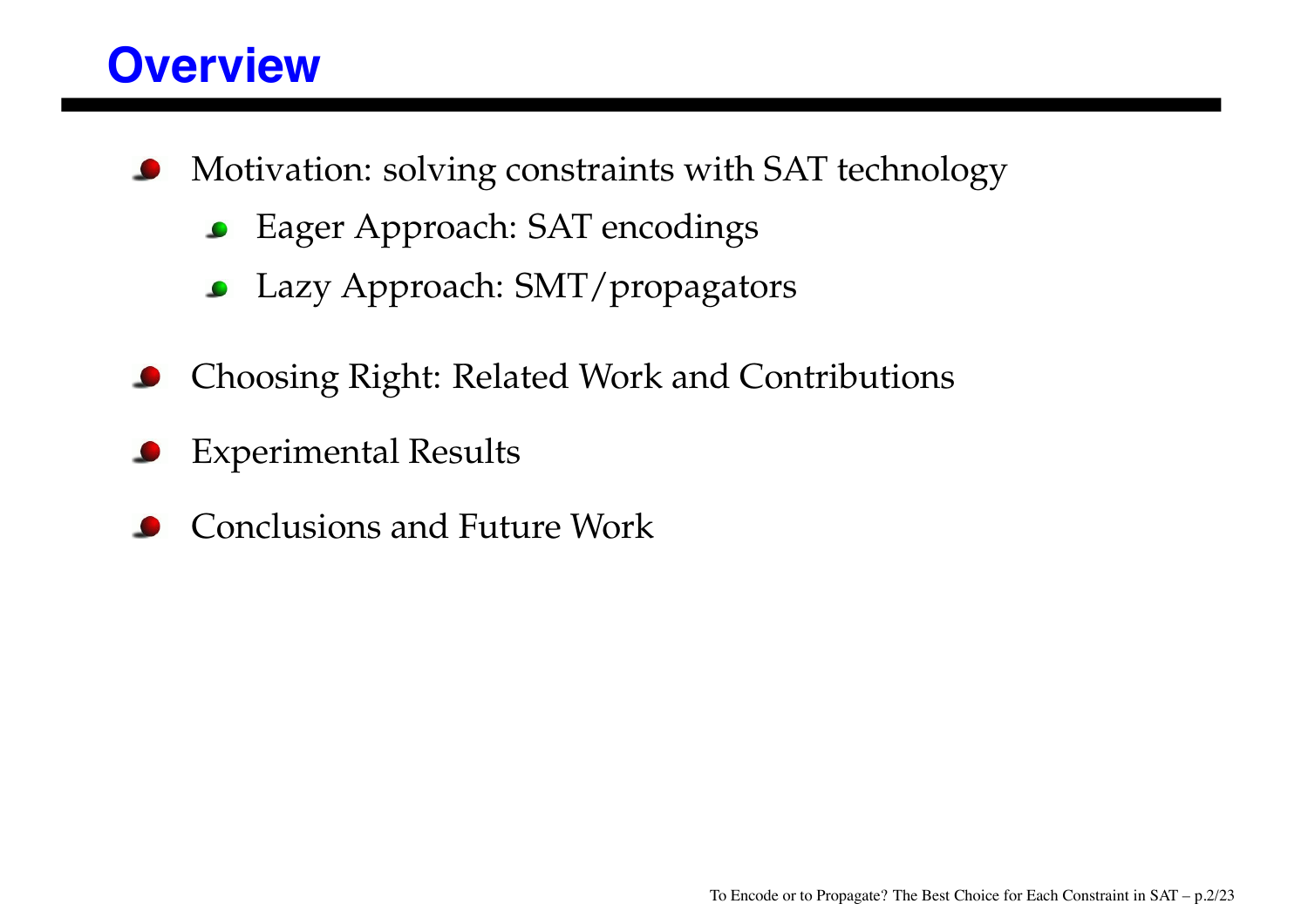#### **Motivation**

- Goal: solving systems of constraints with SAT tools
- Applications:  $\bullet$ 
	- Many in scheduling, timetabling, planning, etc.  $\bullet$
	- Also in constraint-based program analysis/synthesis  $\bullet$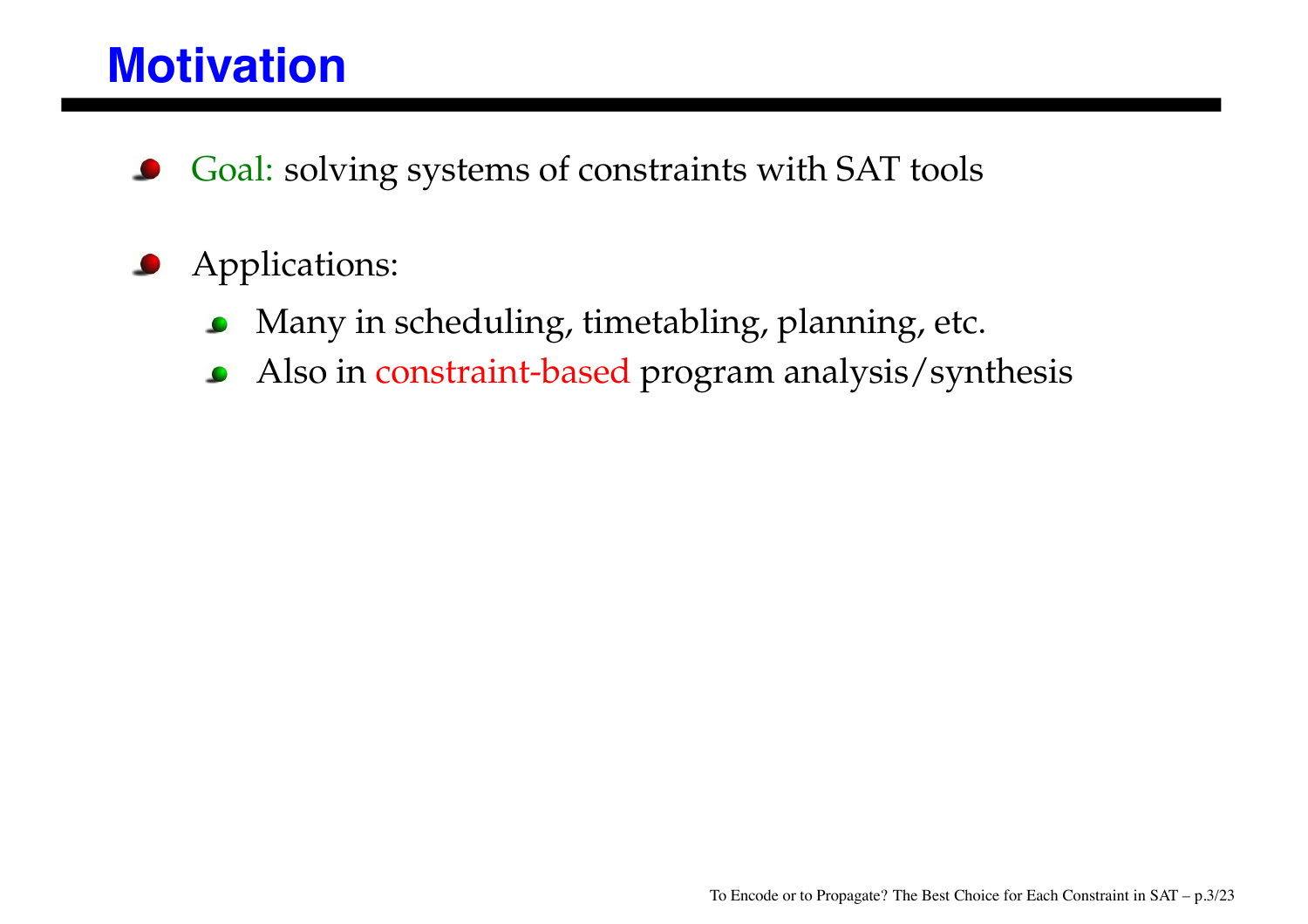#### **Motivation**

Goal: solving systems of constraints with SAT tools

#### Applications:

- Many in scheduling, timetabling, planning, etc.
- Also in constraint-based program analysis/synthesis  $\bullet$
- Why using SAT? (cf. Linear/Constraint Programming)
	- SAT tech outperforms other tools on real-world problems with a single, fully automatic variable selection strategy!
	- Hence problem solving is essentially declarative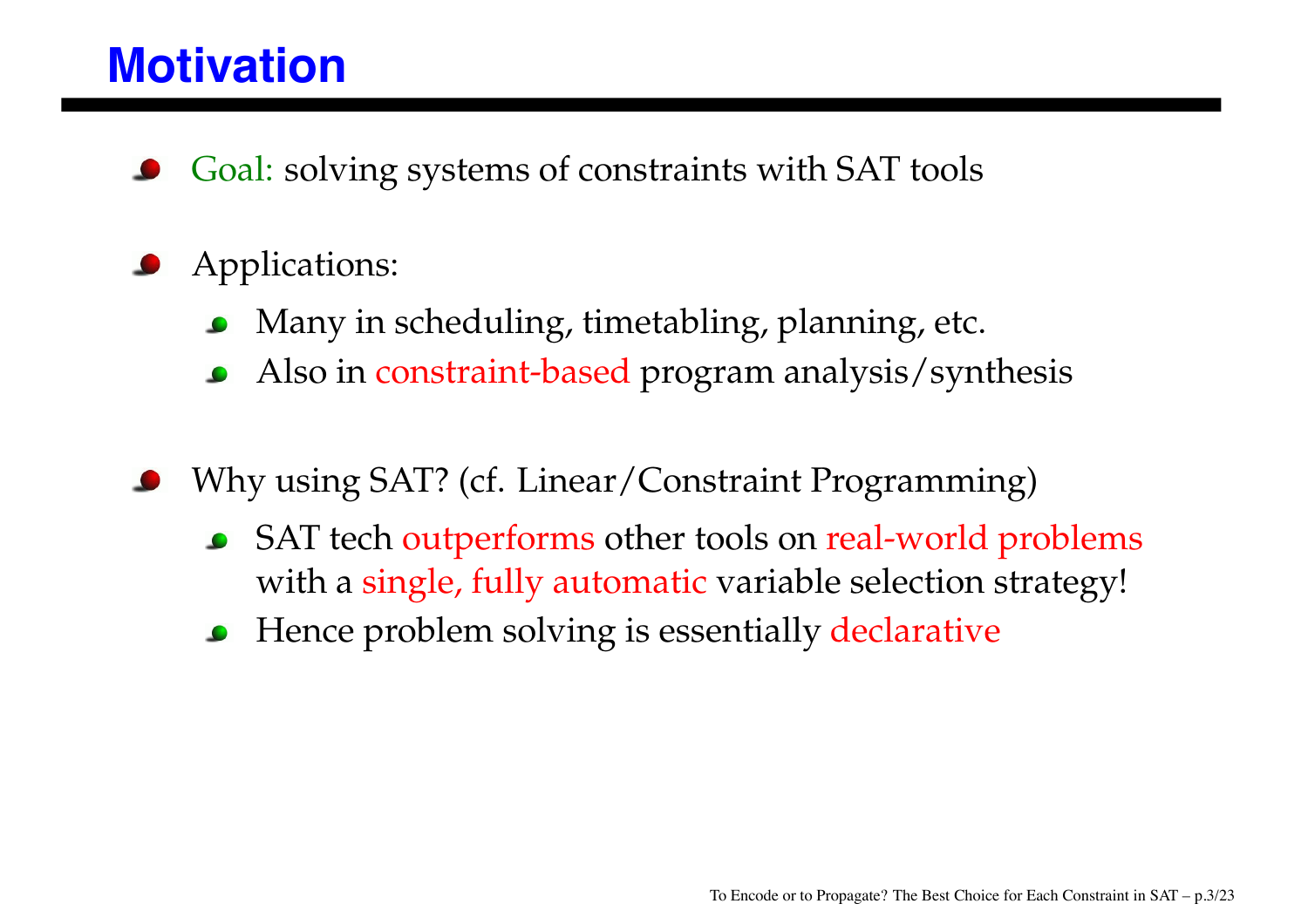#### **Motivation**

Goal: solving systems of constraints with SAT tools

#### Applications:

- Many in scheduling, timetabling, planning, etc.
- Also in constraint-based program analysis/synthesis  $\bullet$
- Why using SAT? (cf. Linear/Constraint Programming)
	- SAT tech outperforms other tools on real-world problems with a single, fully automatic variable selection strategy!
	- Hence problem solving is essentially declarative
- However, propositional logic is a very low-level language for complex constraints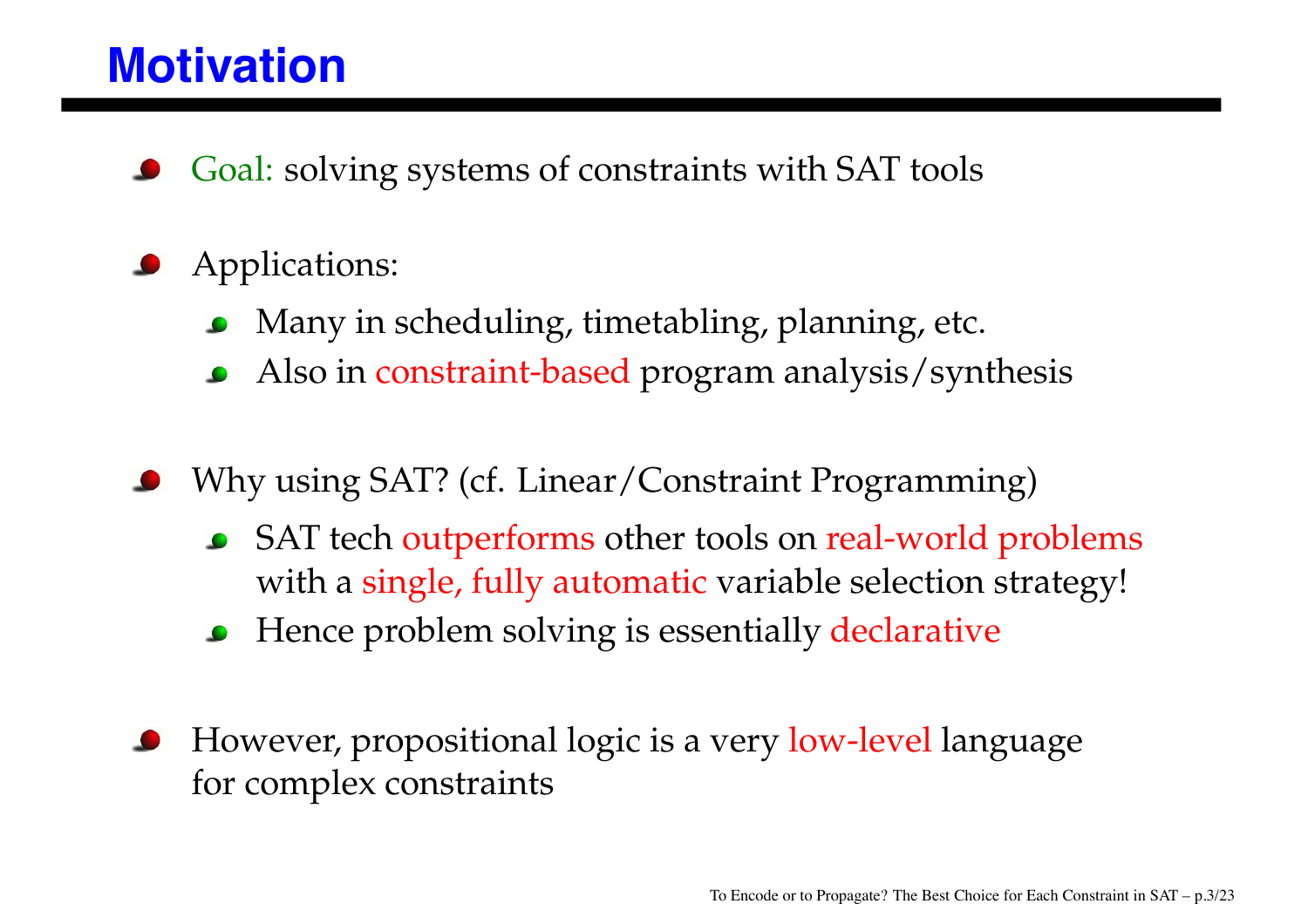# **Cardinality and PB Constraints**

Example: limited-resource problems

- Some tasks {1,2,...,*n*} must be carried out  $\bullet$
- Tasks require some (limited) resources
- Variable *ai*,*<sup>t</sup>* is true if task *i* is active at time *t*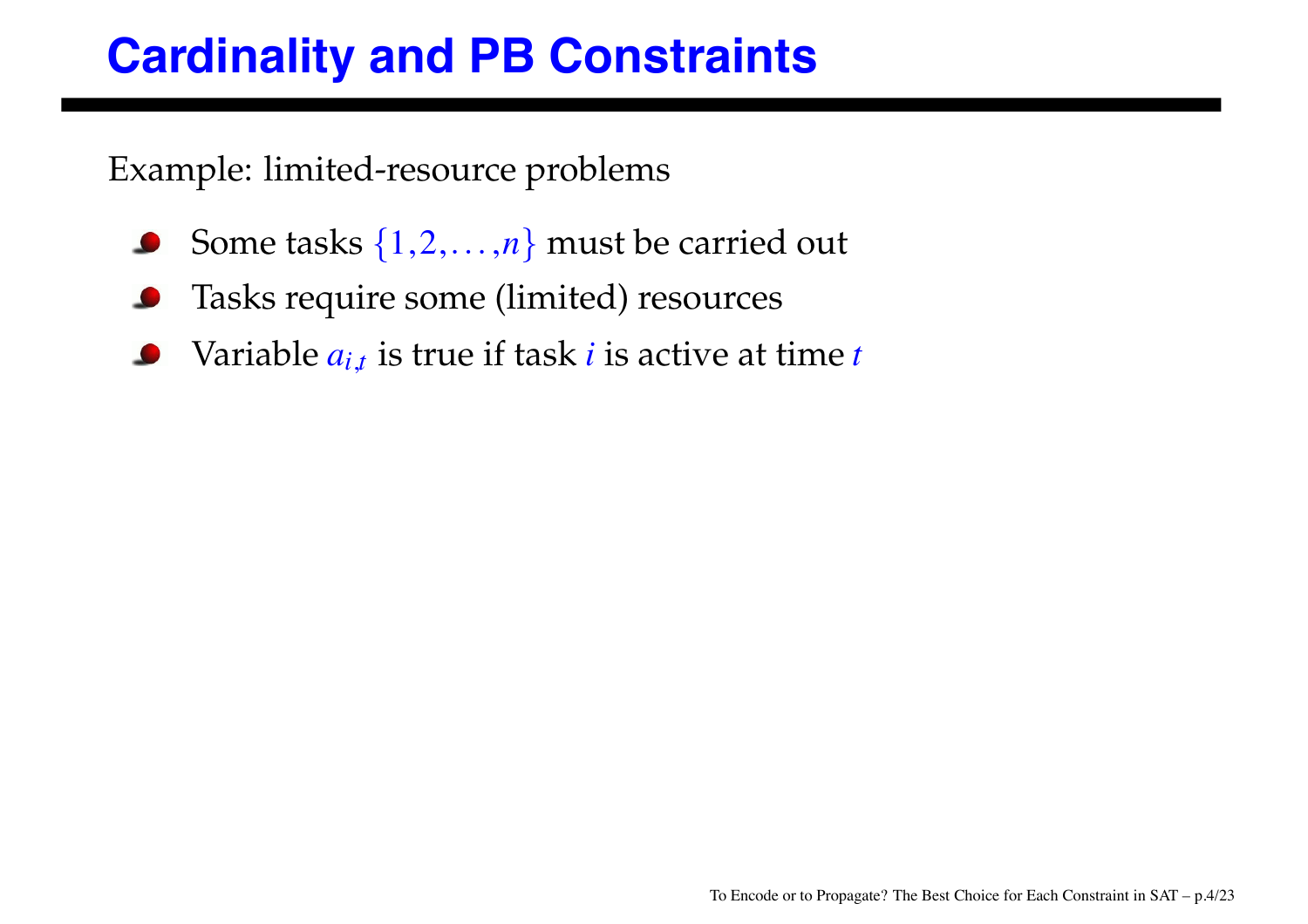# **Cardinality and PB Constraints**

Example: limited-resource problems

- Some tasks {1,2,...,*n*} must be carried out
- Tasks require some (limited) resources
- Variable *ai*,*<sup>t</sup>* is true if task *i* is active at time *t*
- **Constraint:** There are no more active tasks than machines:

 $a_{1,t} + a_{2,t} + \ldots + a_{n,t} \leq 20$ 

In general, cardinality cons. are of the form  $\sum_{i=1}^{n} x_i \leq k$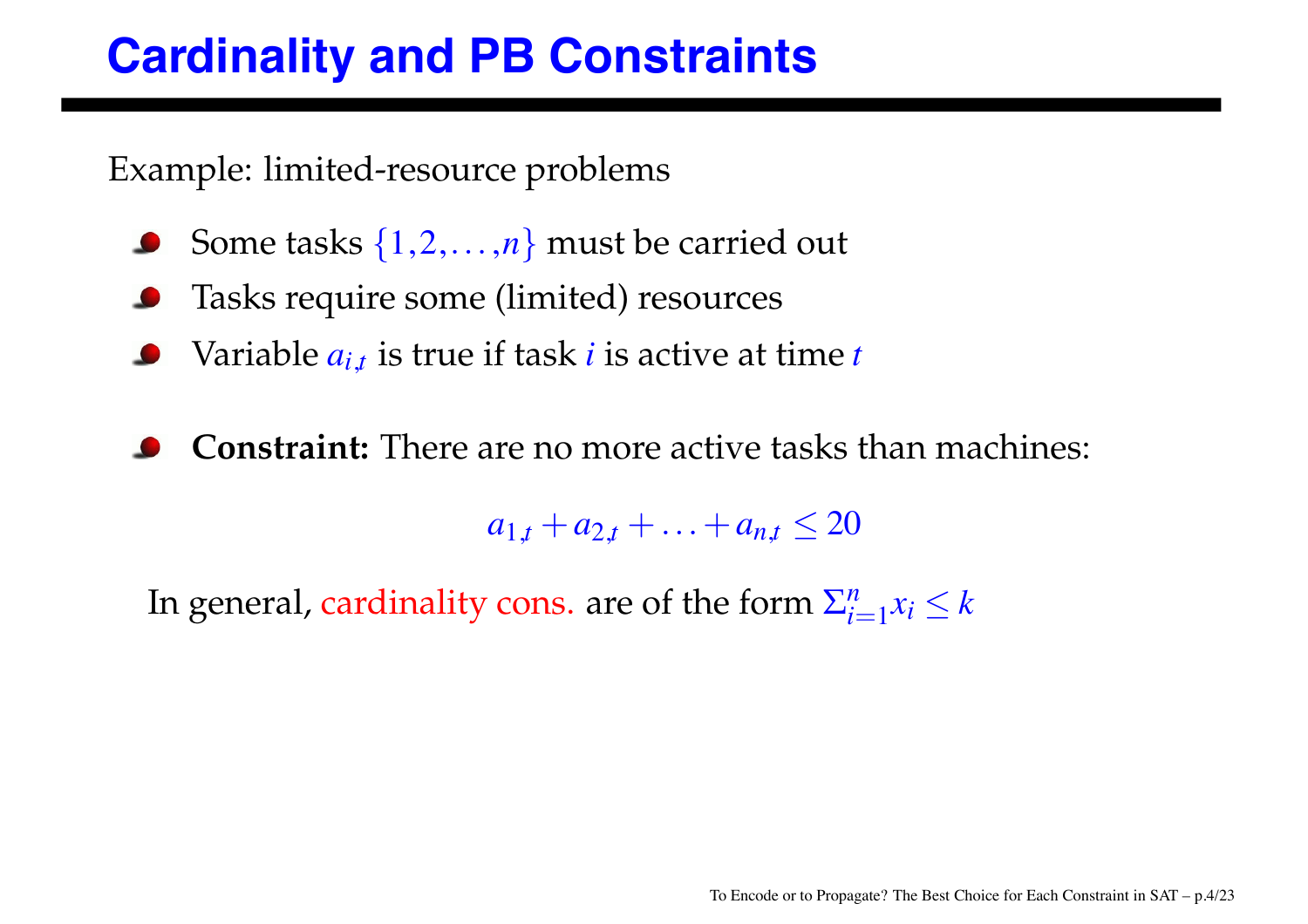# **Cardinality and PB Constraints**

Example: limited-resource problems

- Some tasks {1,2,...,*n*} must be carried out
- Tasks require some (limited) resources
- Variable *ai*,*<sup>t</sup>* is true if task *i* is active at time *t*
- **Constraint:** There are no more active tasks than machines:

 $a_{1,t} + a_{2,t} + \ldots + a_{n,t} \leq 20$ 

In general, cardinality cons. are of the form  $\sum_{i=1}^{n} x_i \leq k$ 

**Constraint:** The max number of workers is not exceeded:

 $3a_{1,t} + 4a_{2,t} + \ldots + 10a_{nt} \leq 50$ 

In general, pseudo-Boolean (PB) cons. are of the form  $\sum_{i=1}^n a_i x_i \leq k$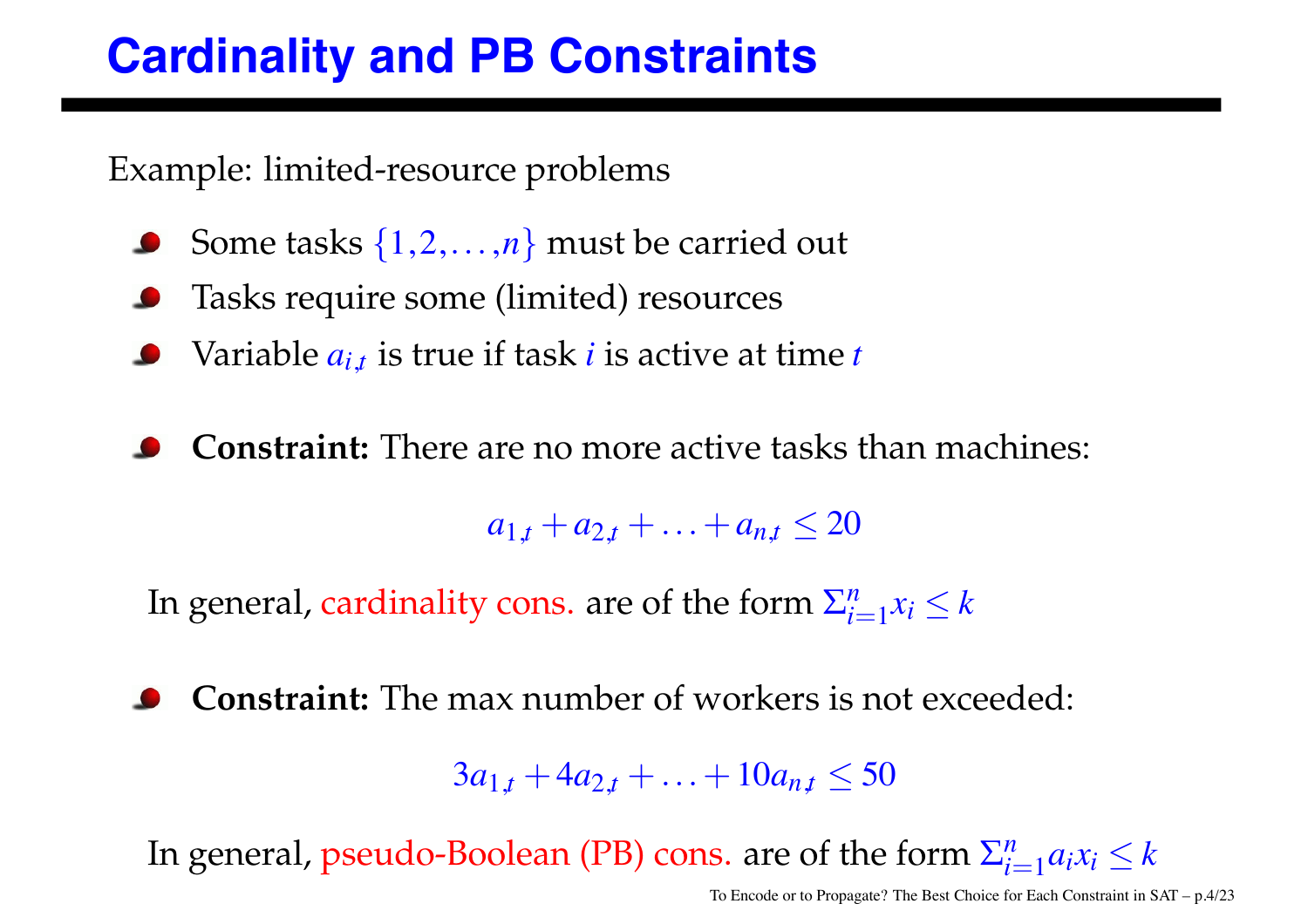## **SAT Encodings**

- Express constraint *C* with (CNF) formula *F* (the encoding) s.t.
	- For each solution to *C* there is a model of *F*
	- For each model of *F* there is a solution to *C*  $\bullet$

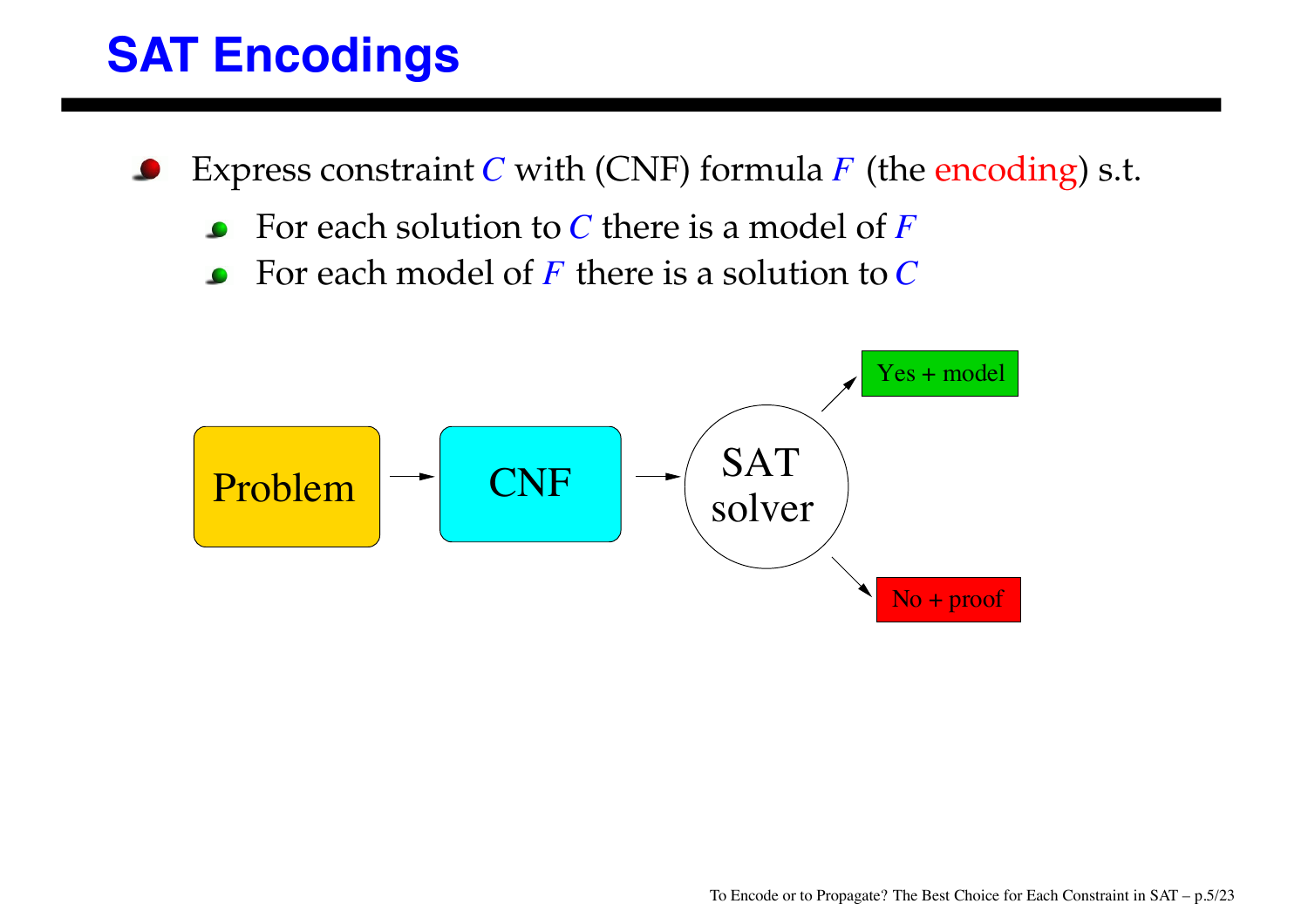# **SAT Encodings of Cardinality Constraints (1)**

- Example: for a cardinality constraint  $\sum_{i=1}^{n} x_i < k$  we have:
	- Naive encoding.  $\bullet$ 
		- Variables: the same  $x_1, \ldots, x_n$
		- Clauses:  $\overline{x_{i_1}} \vee \ldots \vee \overline{x_{i_k}}$  for all  $1 \leq i_1 < \ldots < i_k \leq n$  $\bullet$
		- This is  $\binom{n}{k}$  clauses!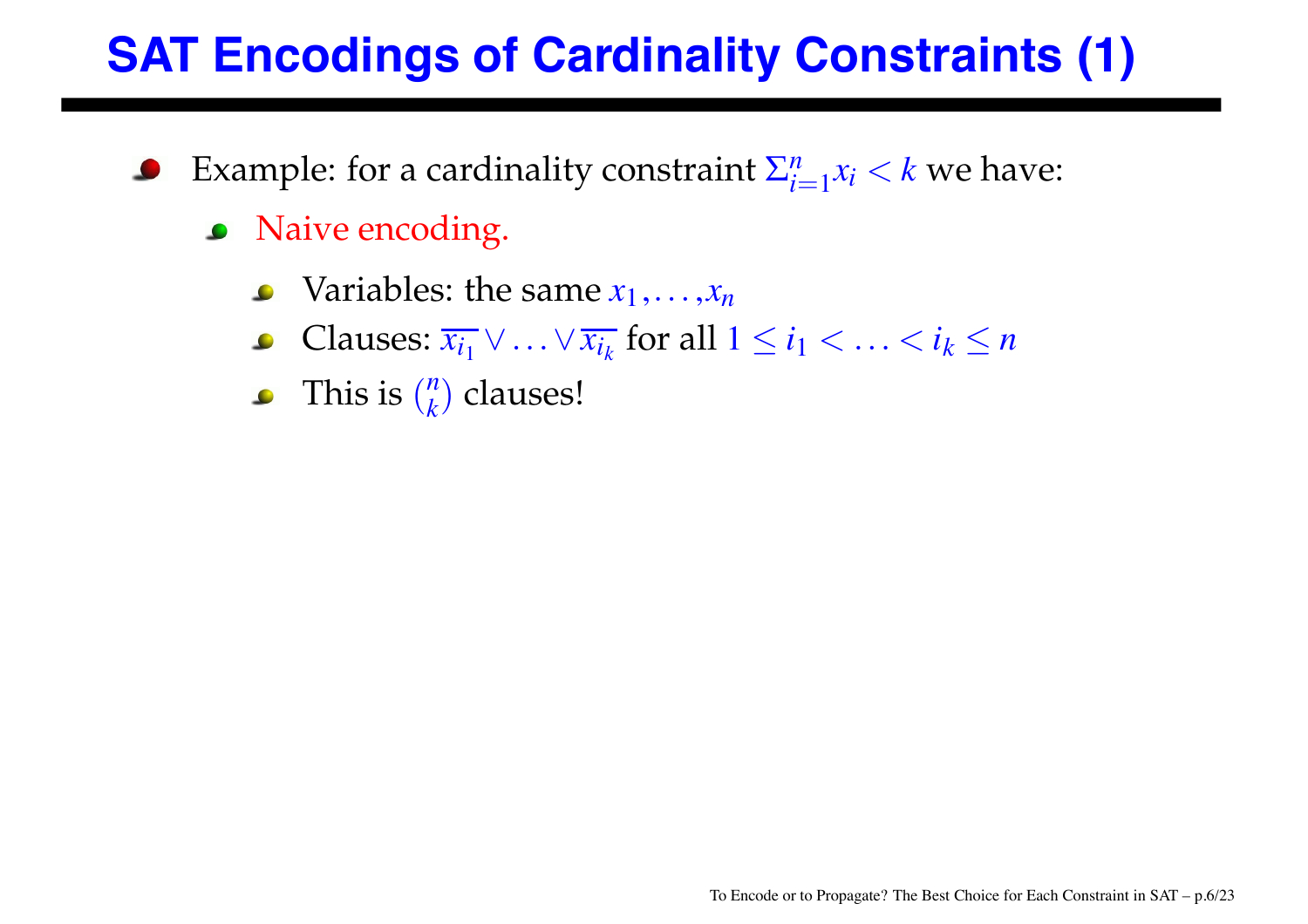# **SAT Encodings of Cardinality Constraints (1)**

- Example: for a cardinality constraint  $\sum_{i=1}^{n} x_i < k$  we have:
	- Naive encoding.
		- $\bullet$  Variables: the same  $x_1, \ldots, x_n$
		- Clauses: *xi*<sup>1</sup> ∨...∨*xik* for all 1 ≤ *i*<sup>1</sup> <...< *ik* ≤ *n*
		- This is  $\binom{n}{k}$  clauses!
	- Sorting network encoding.

Build a circuit that sorts (say, decreasingly) *n* bits with inputs  $x_1, \ldots, x_n$  and outputs new variables  $y_1, \ldots, y_n$ 

- Variables:  $x_1, \ldots, x_n$  and gates of the circuit
- Clauses: Tseitin encoding of the circuit + unit clause  $\overline{y_k}$  $\bullet$
- Can be done with  $O(n \log^2(n))$  clauses and new vars!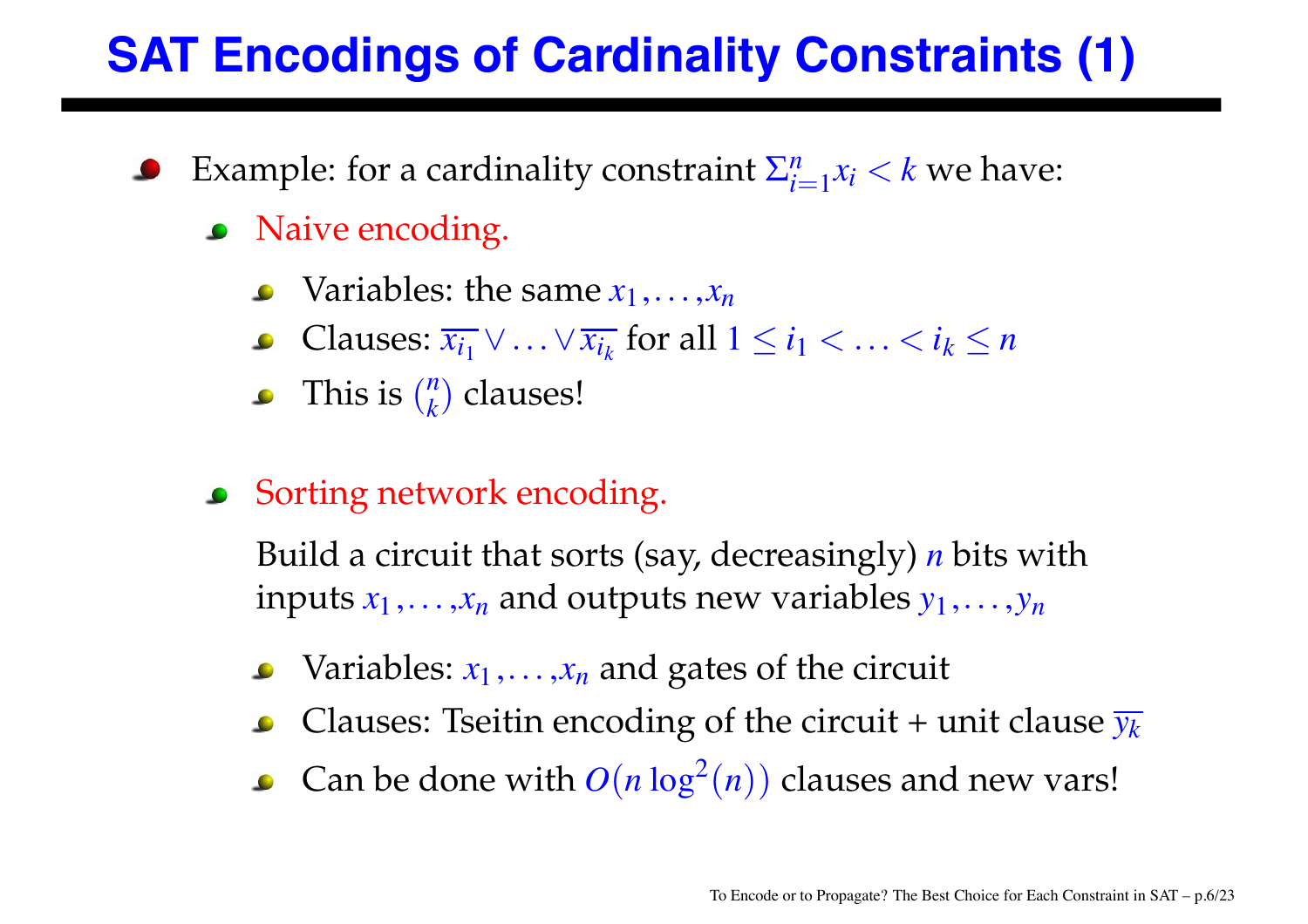# **SAT Encodings of Cardinality Constraints (2)**

Only first *k* outputs suffice:  $\bullet$ cardinality networks just use  $O(n \log^2(k))$  clauses, vars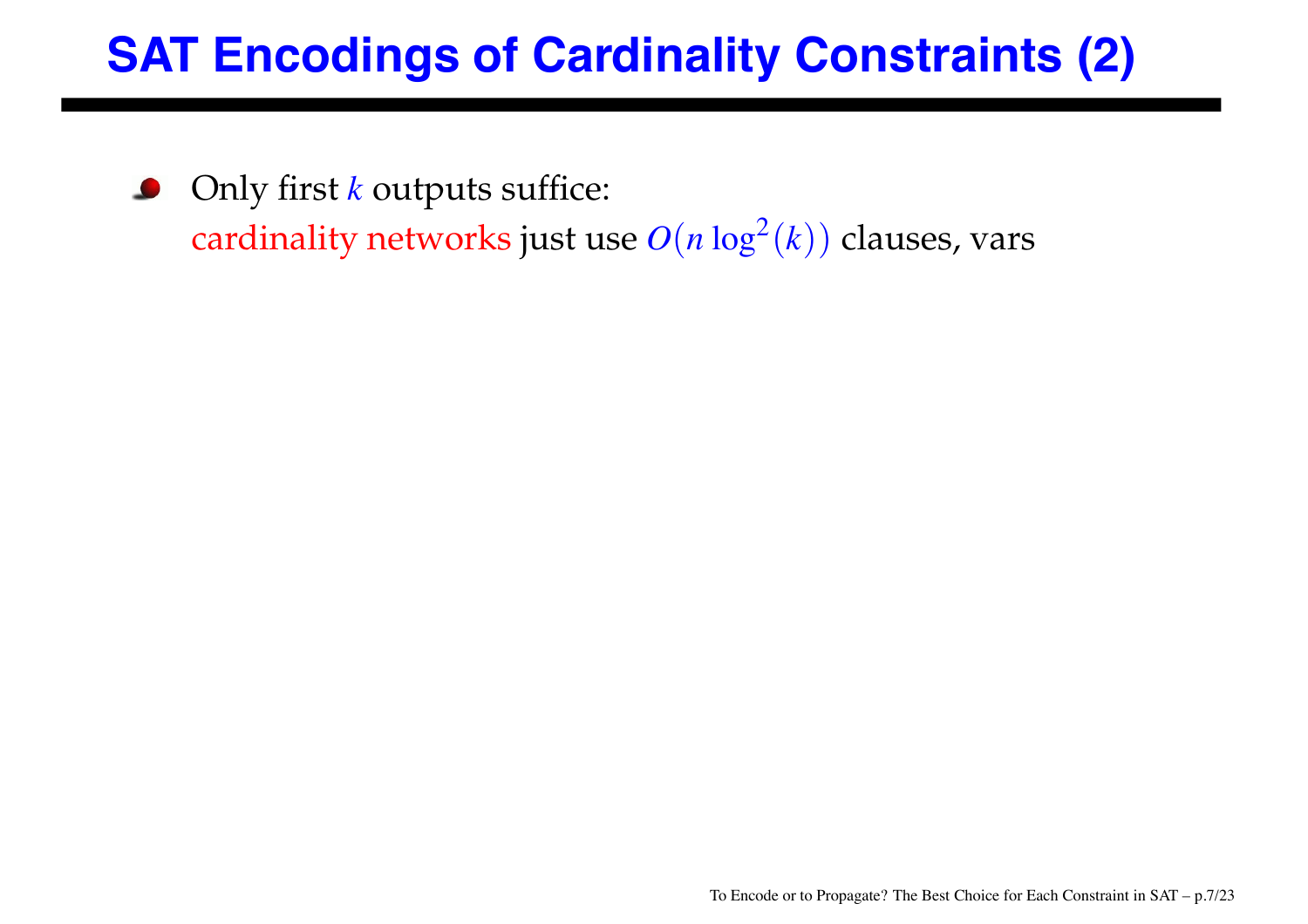# **SAT Encodings of Cardinality Constraints (2)**

- Only first *k* outputs suffice: cardinality networks just use  $O(n \log^2(k))$  clauses, vars
- In the following: cardinality networks used for encoding cardinality constraints (among most robust, efficient encodings for these constraints)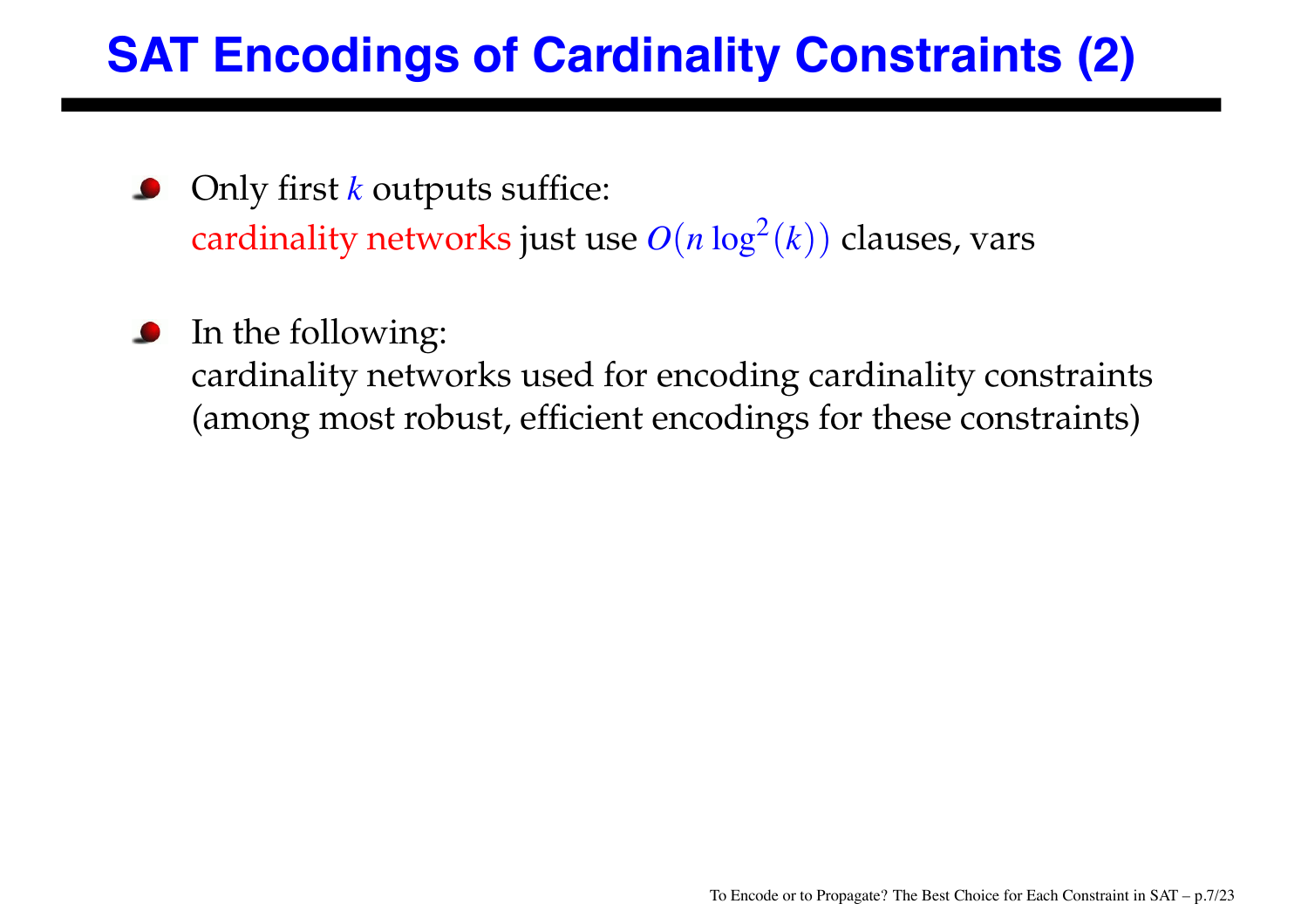# **SAT Encodings of PB Constraints (1)**

- Several encodings exist  $\bullet$ 
	- Unary/binary adder circuits  $\bullet$
	- Sorting networks  $\bullet$
	- BDD's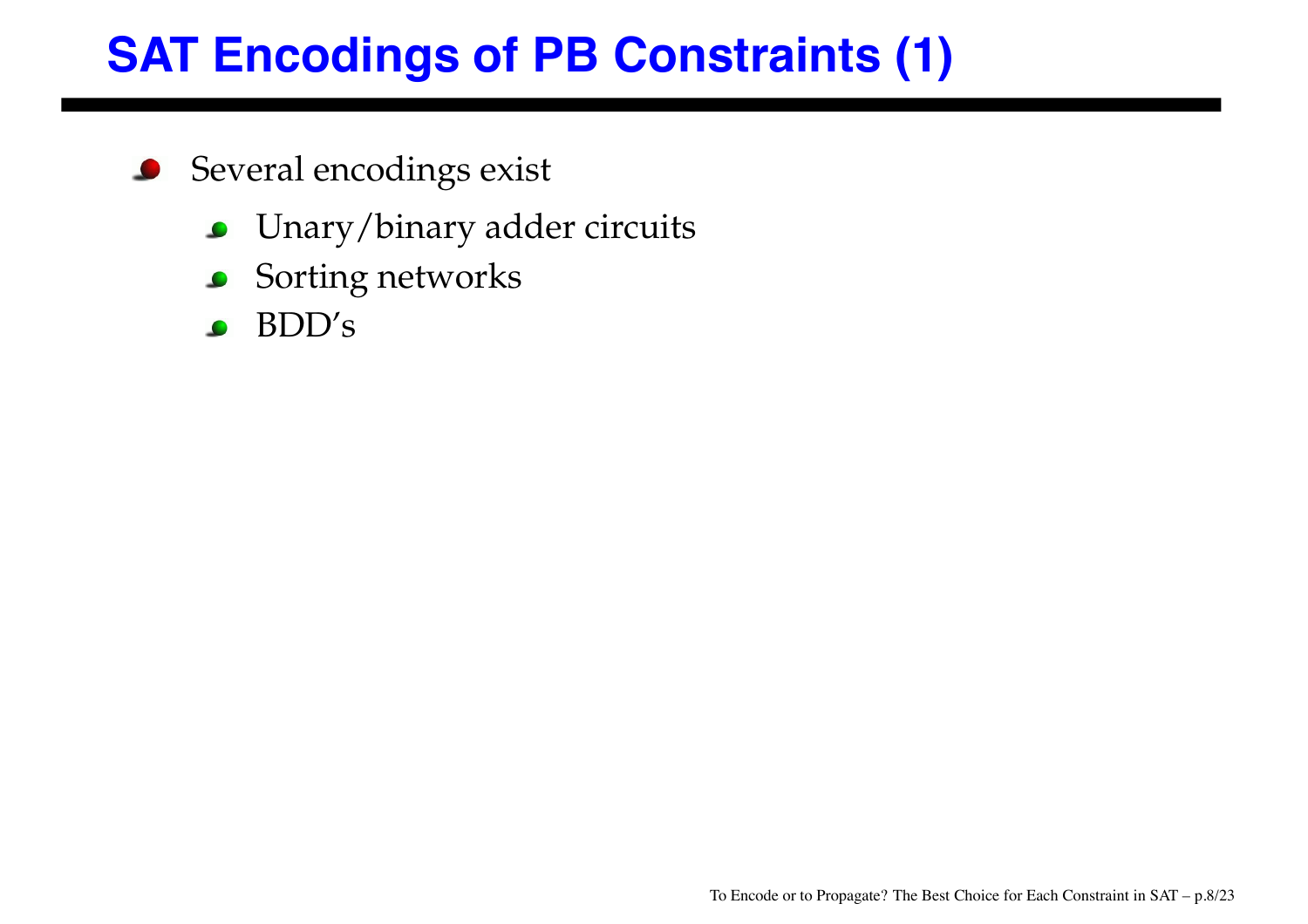# **SAT Encodings of PB Constraints (1)**

- **Several encodings exist** 
	- Unary/binary adder circuits
	- Sorting networks
	- BDD's
- Example of encoding  $2x_1 + 3x_2 + 5x_3 \leq 6$  with a BDD:

Construct the (RO)BDD wrt. ordering  $x_1 \succ x_2 \succ x_3...$ 



... and relate truth values of parents and children according to selector variables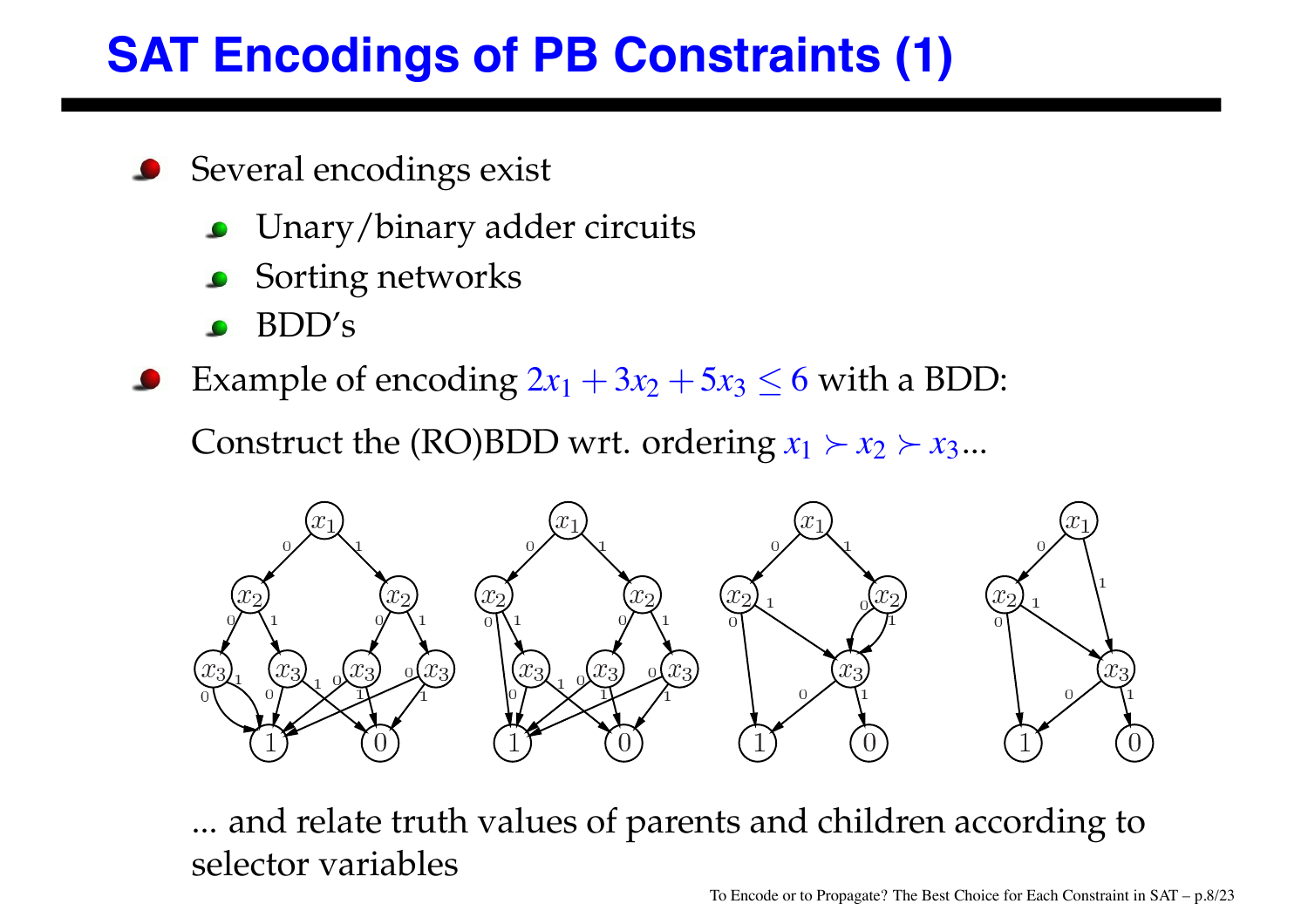# **SAT Encodings of PB Constraints (2)**

- In the encoding of  $\sum_{i=1}^{n} a_i x_i \leq k$  with BDD's:
	- Variables:  $x_1, \ldots, x_n$  and one for each node of the BDD
	- Clauses: if *n* is a node with selector variable *x* and true and false children *t* and *f* , express

 $x \rightarrow (n \leftrightarrow t)$   $\overline{x} \rightarrow (n \leftrightarrow f)$ 

Linear number of clauses/variables in the size of the BDD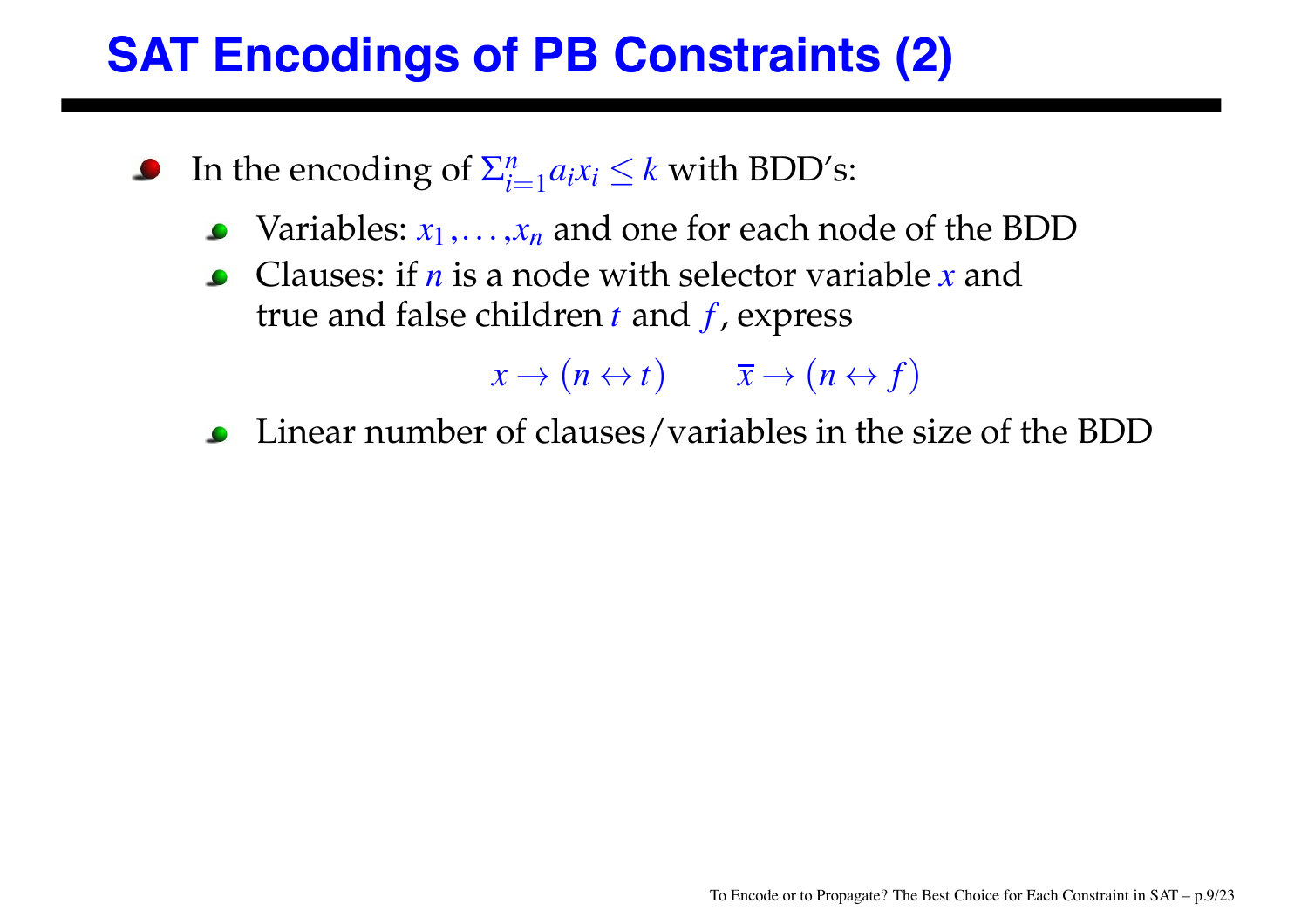# **SAT Encodings of PB Constraints (2)**

- In the encoding of  $\sum_{i=1}^{n} a_i x_i \leq k$  with BDD's:
	- Variables:  $x_1, \ldots, x_n$  and one for each node of the BDD
	- Clauses: if *n* is a node with selector variable *x* and true and false children *t* and *f* , express

 $x \rightarrow (n \leftrightarrow t)$   $\overline{x} \rightarrow (n \leftrightarrow f)$ 

- Linear number of clauses/variables in the size of the BDD
- There are families of PB constraints for which no ordering of variables yields polynomial-size BDD-based encodings ... but this rarely occurs in practice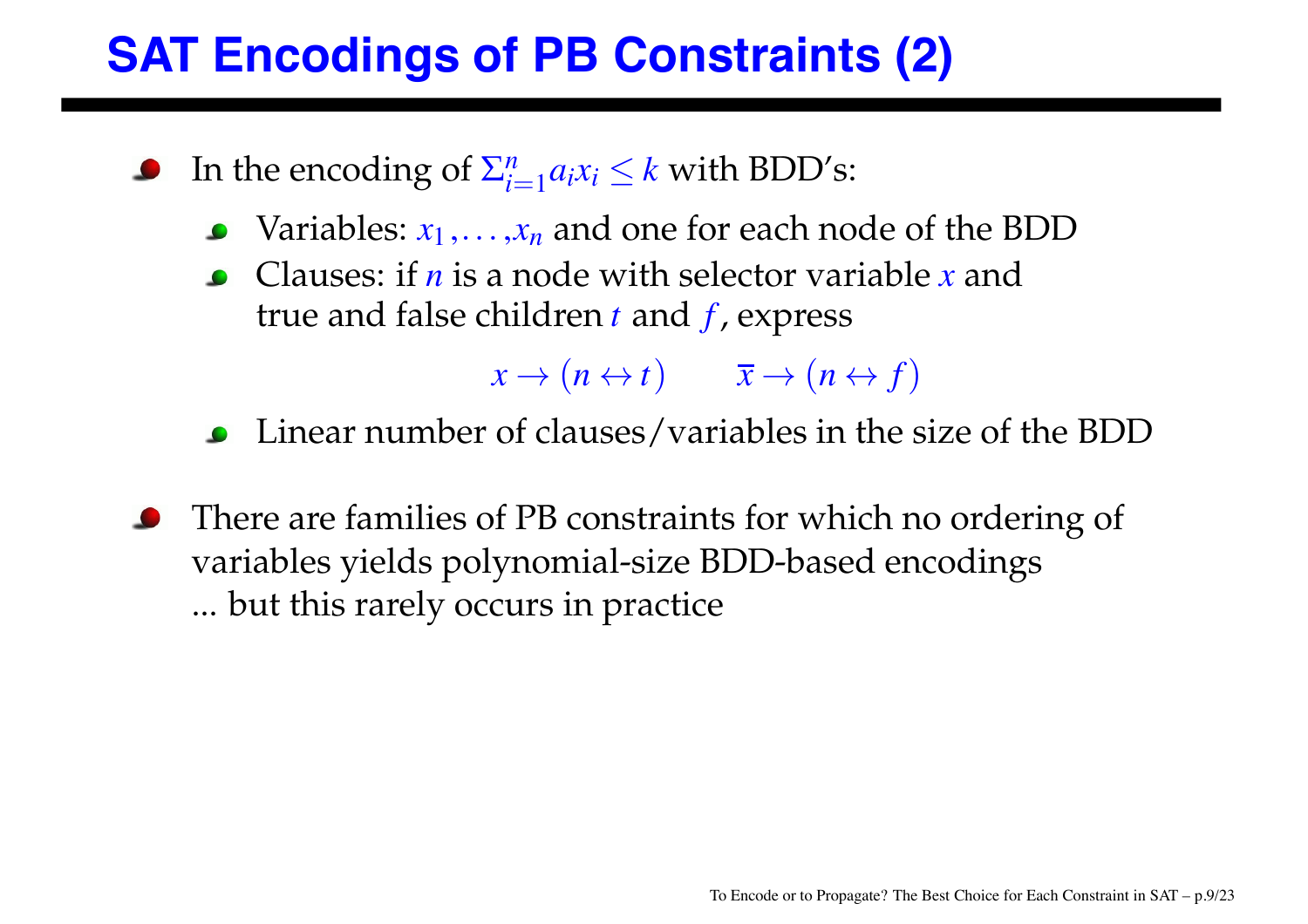# **SAT Encodings of PB Constraints (2)**

- In the encoding of  $\sum_{i=1}^{n} a_i x_i \leq k$  with BDD's:
	- $\bullet$  Variables:  $x_1, \ldots, x_n$  and one for each node of the BDD
	- Clauses: if *n* is a node with selector variable *x* and true and false children *t* and *f* , express

 $x \rightarrow (n \leftrightarrow t)$   $\overline{x} \rightarrow (n \leftrightarrow f)$ 

- Linear number of clauses/variables in the size of the BDD
- There are families of PB constraints for which no ordering of variables yields polynomial-size BDD-based encodings ... but this rarely occurs in practice
- **I**n the following: BDD's used for encoding PB constraints (among most efficient encodings in practice)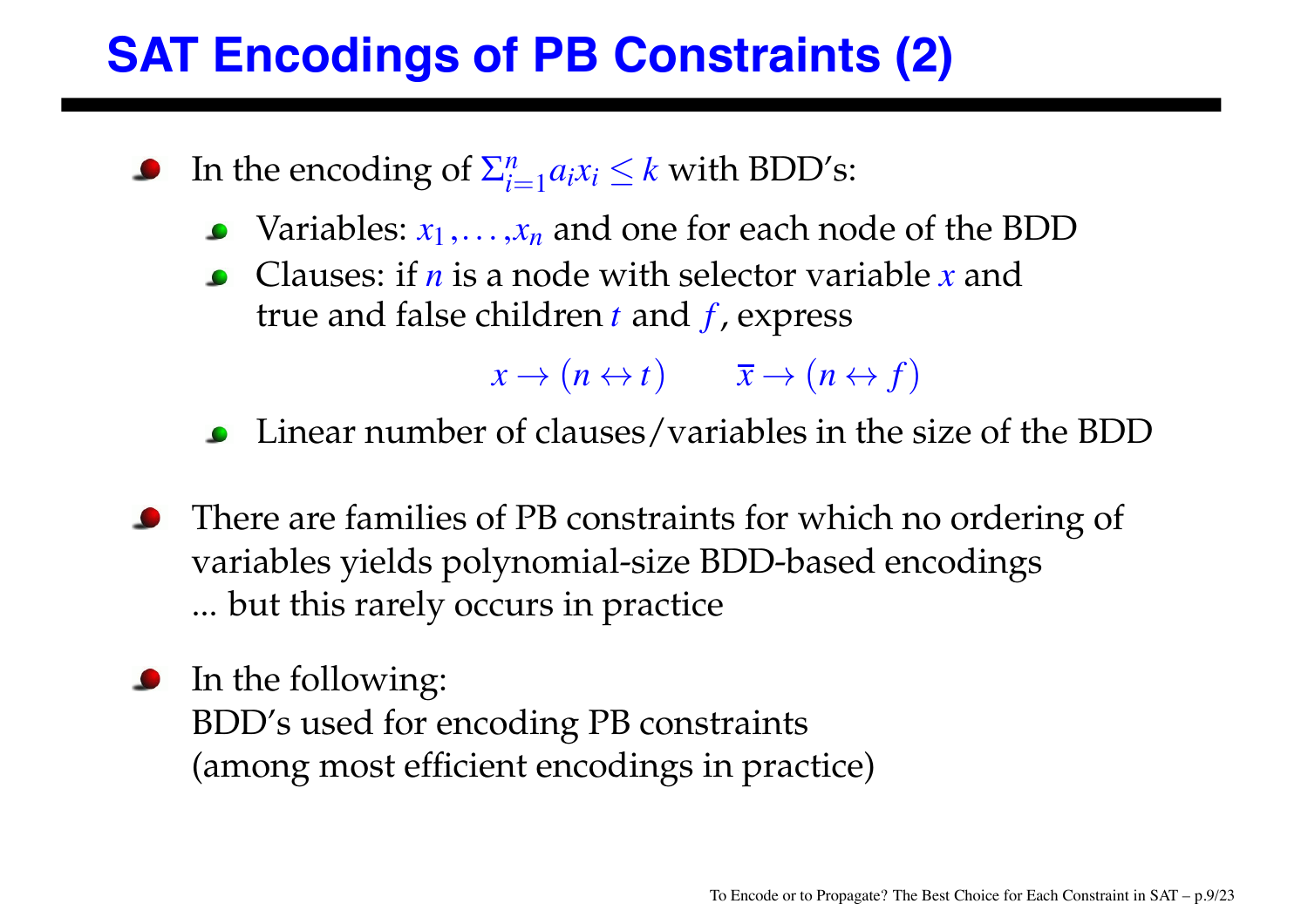## **Pros and Cons of SAT Encodings**

- Encodings introduce auxiliary variables that:
	- $\checkmark$  yield smaller formulations,
	- may produce more general/shorter lemmas,  $\sqrt{ }$
	- $\checkmark$  can be used for case splitting,
	- **X** but make search space larger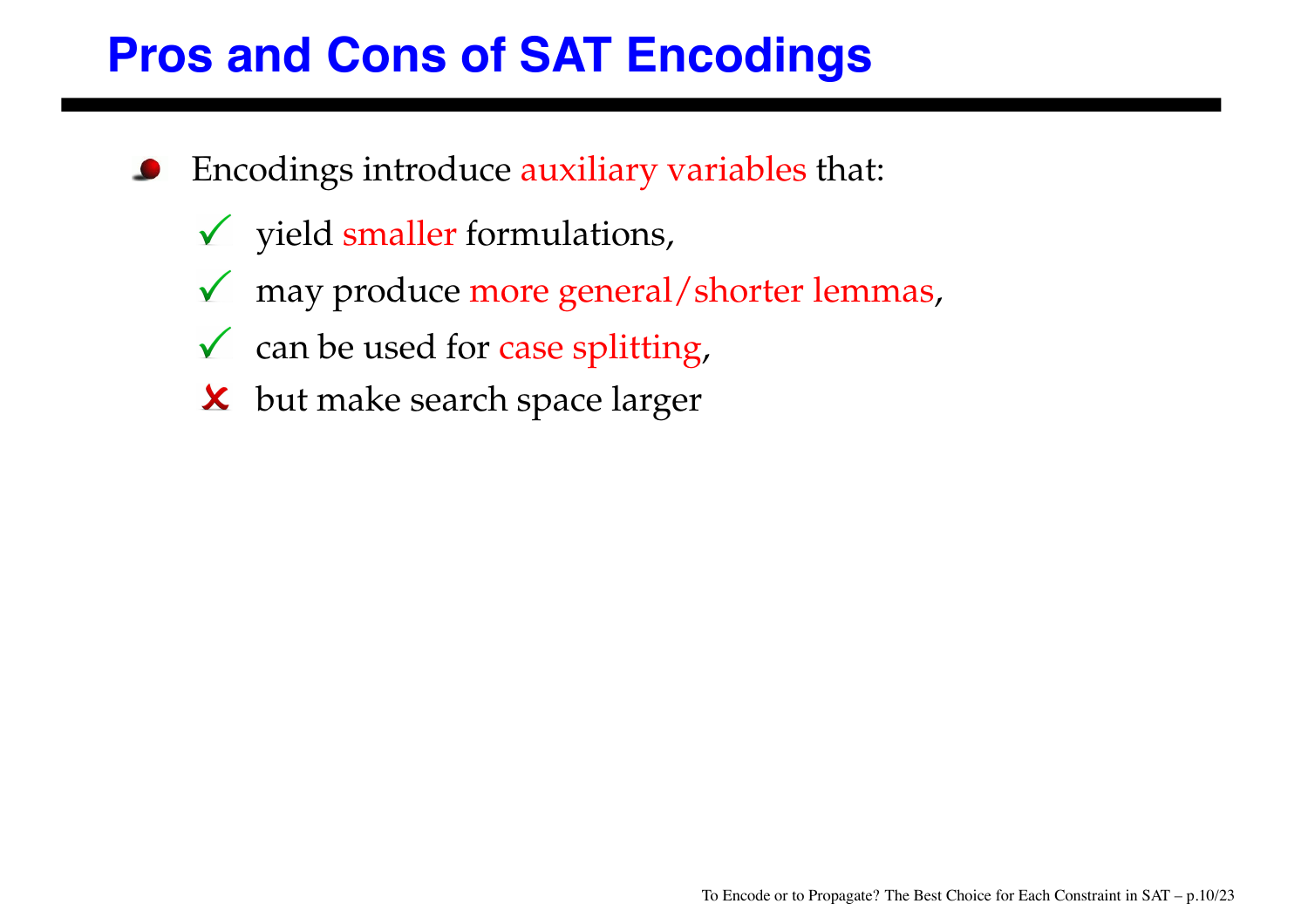# **Pros and Cons of SAT Encodings**

- Encodings introduce auxiliary variables that:
	- $\checkmark$  yield smaller formulations,
	- may produce more general/shorter lemmas,
	- $\checkmark$  can be used for case splitting,
	- **X** but make search space larger
- Encodings impractical if problem has many/large constraints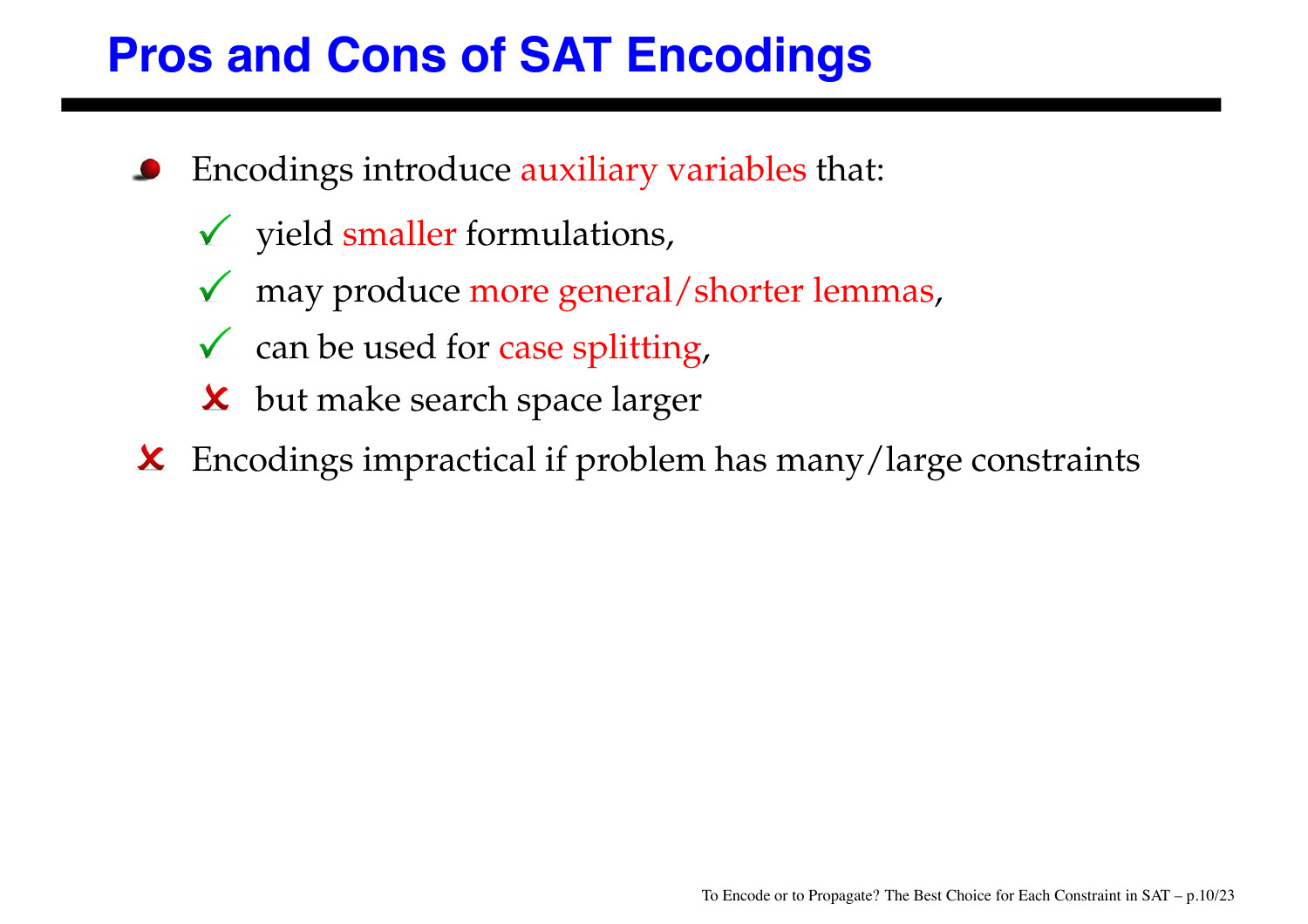Instead of eagerly encoding the constraint, deal with it lazily  $\bullet$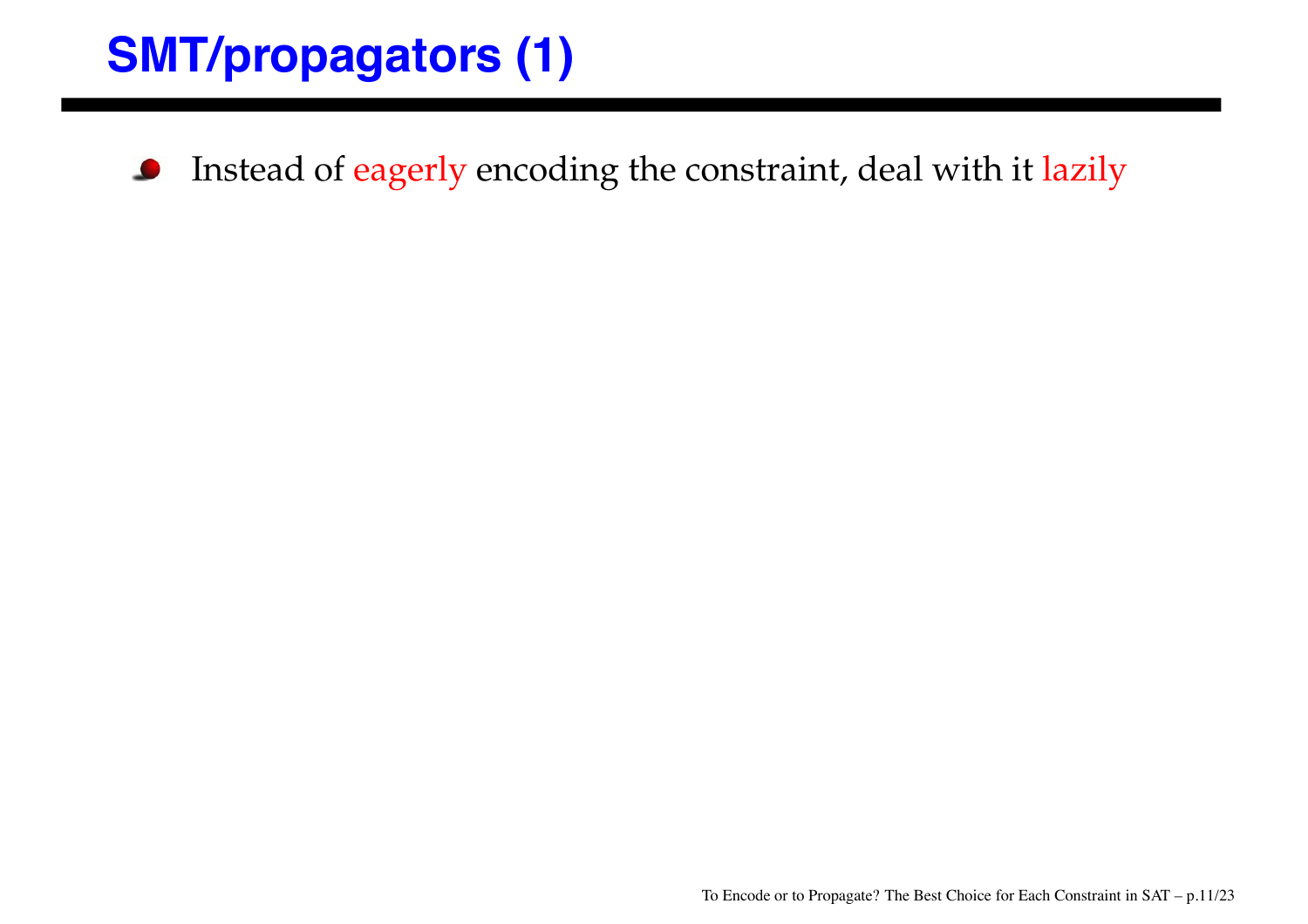- Instead of eagerly encoding the constraint, deal with it lazily
- $DPLL(T)$  approach for solving  $CNF \wedge$  Constraint :

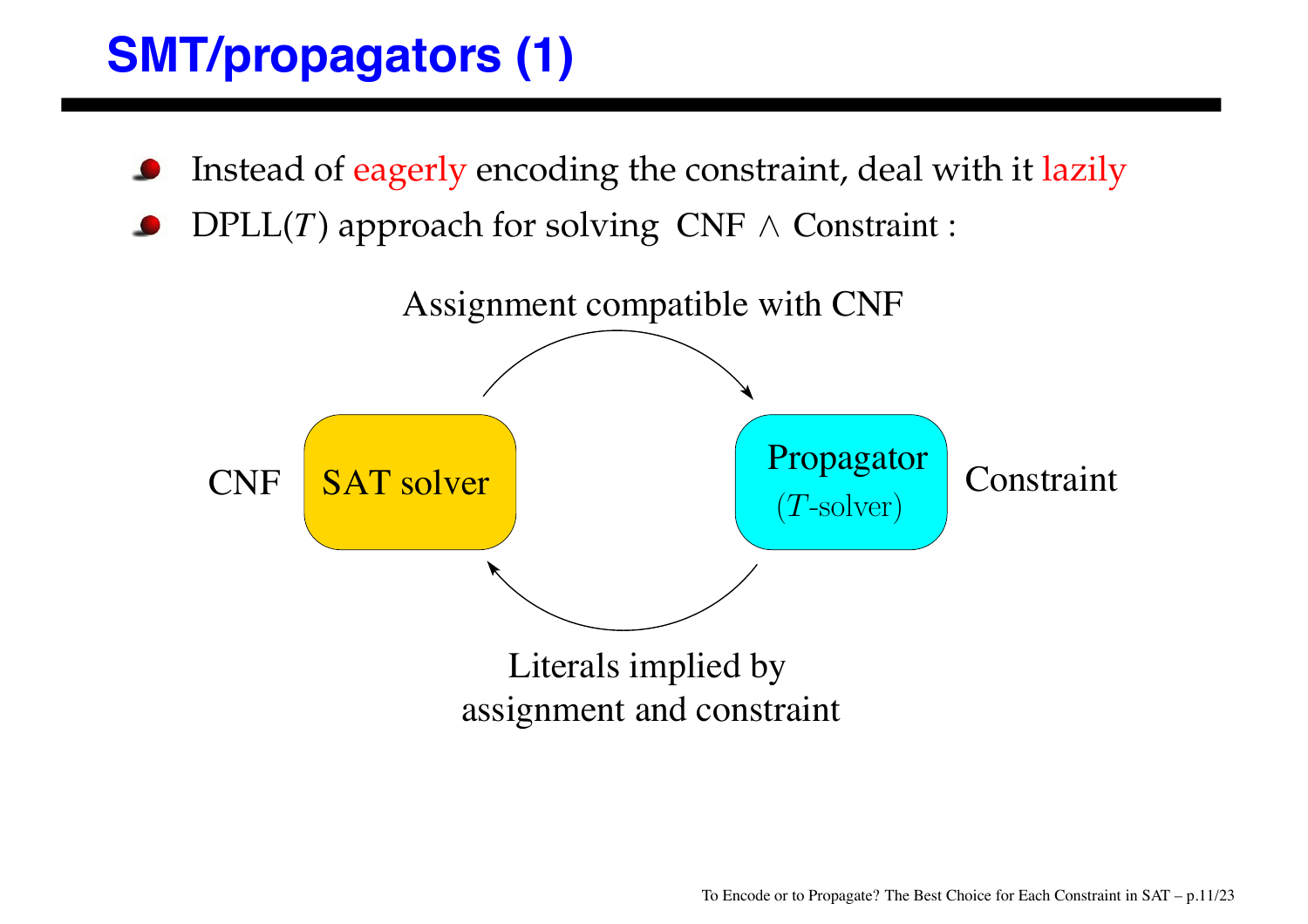Example:  $\bar{x}_1 \vee x_2$ ,  $x_3 \vee x_4$ ,  $x_1 + x_2 + x_3 + x_4 \leq 2$  $\bullet$ 

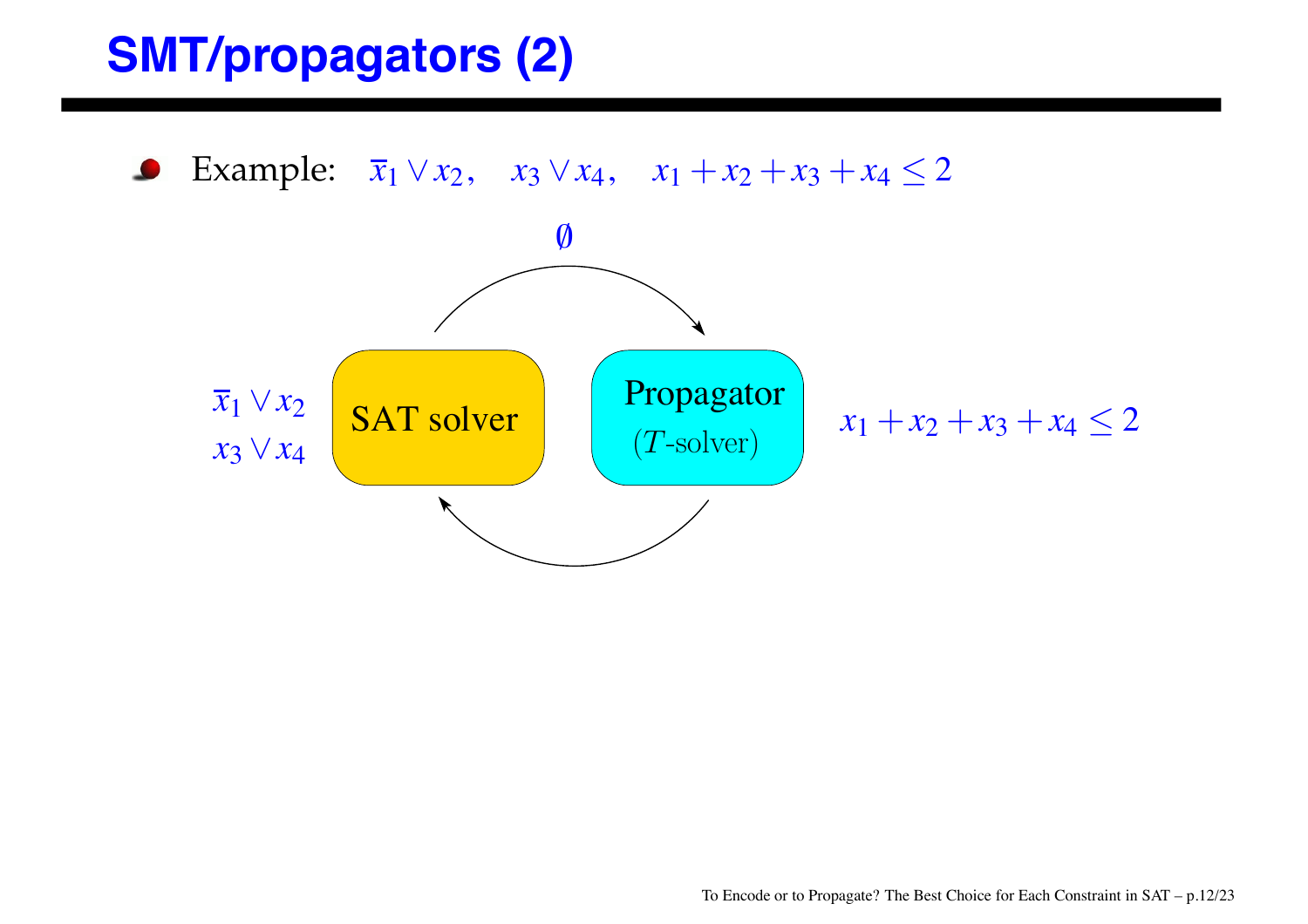Example:  $\bar{x}_1 \vee x_2$ ,  $x_3 \vee x_4$ ,  $x_1 + x_2 + x_3 + x_4 \leq 2$  $\bullet$  $x_1$ <sup>d</sup>  $\overline{x}_1 \vee x_2$  SAT solver (T-solver)  $\overline{x}_1 + x_2 + x_3 + x_4 \leq 2$ *x*<sup>3</sup> ∨*x*<sup>4</sup>

**Decide**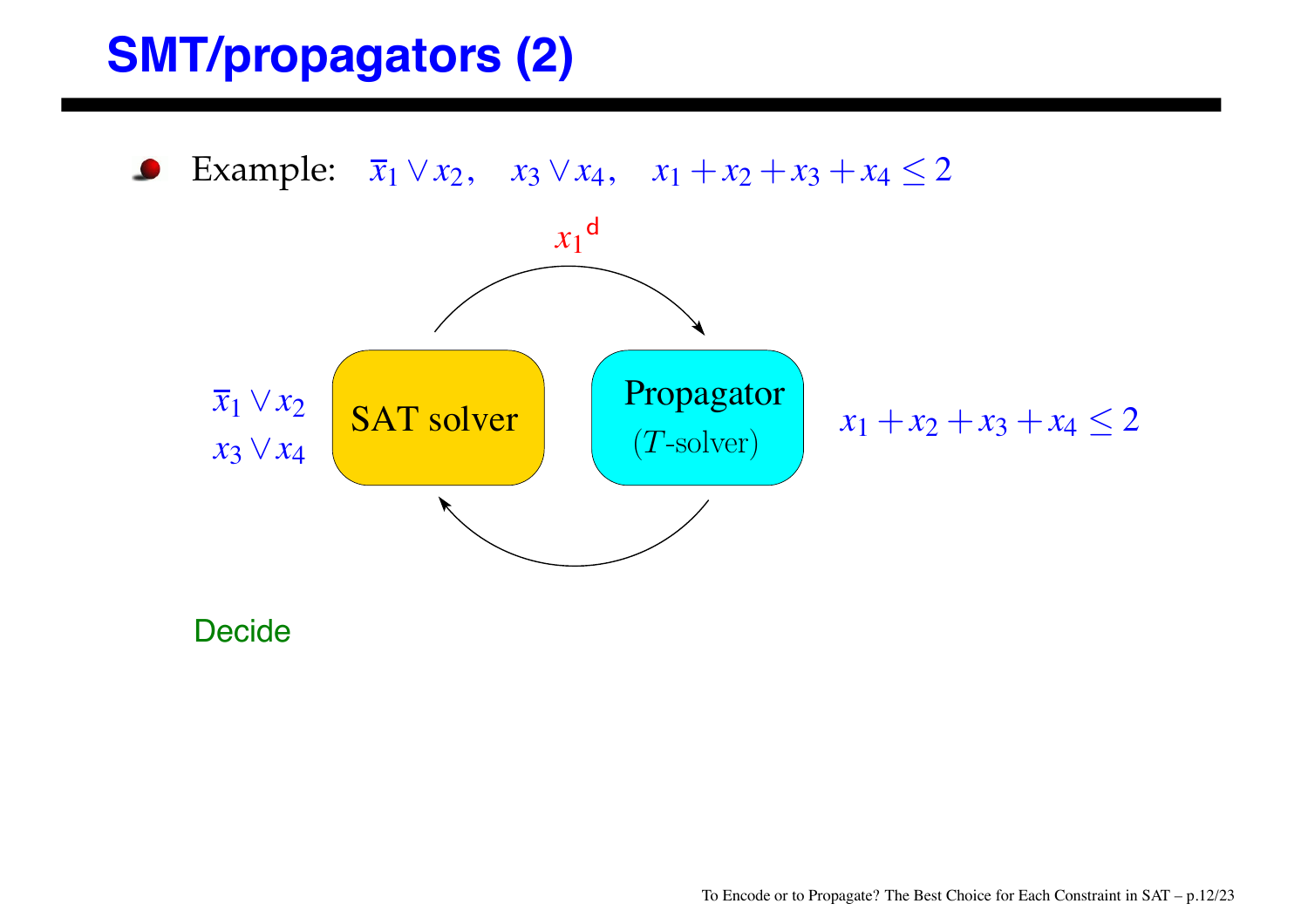Example:  $\bar{x}_1 \vee x_2$ ,  $x_3 \vee x_4$ ,  $x_1 + x_2 + x_3 + x_4 \leq 2$  $\begin{array}{|c|c|c|c|}\n\hline\n\textbf{SAT solver} & & \textbf{Propagator} \\
\hline\n(T\text{-solver}) & & x_1 + x_2 + x_3 + x_4 \leq 2\n\hline\n\end{array}$  $\overline{x}_1 \vee x_2$ <br> $x_3 \vee x_4$  $x_1$ <sup>d</sup>  $x_2$ 

**UnitPropagate**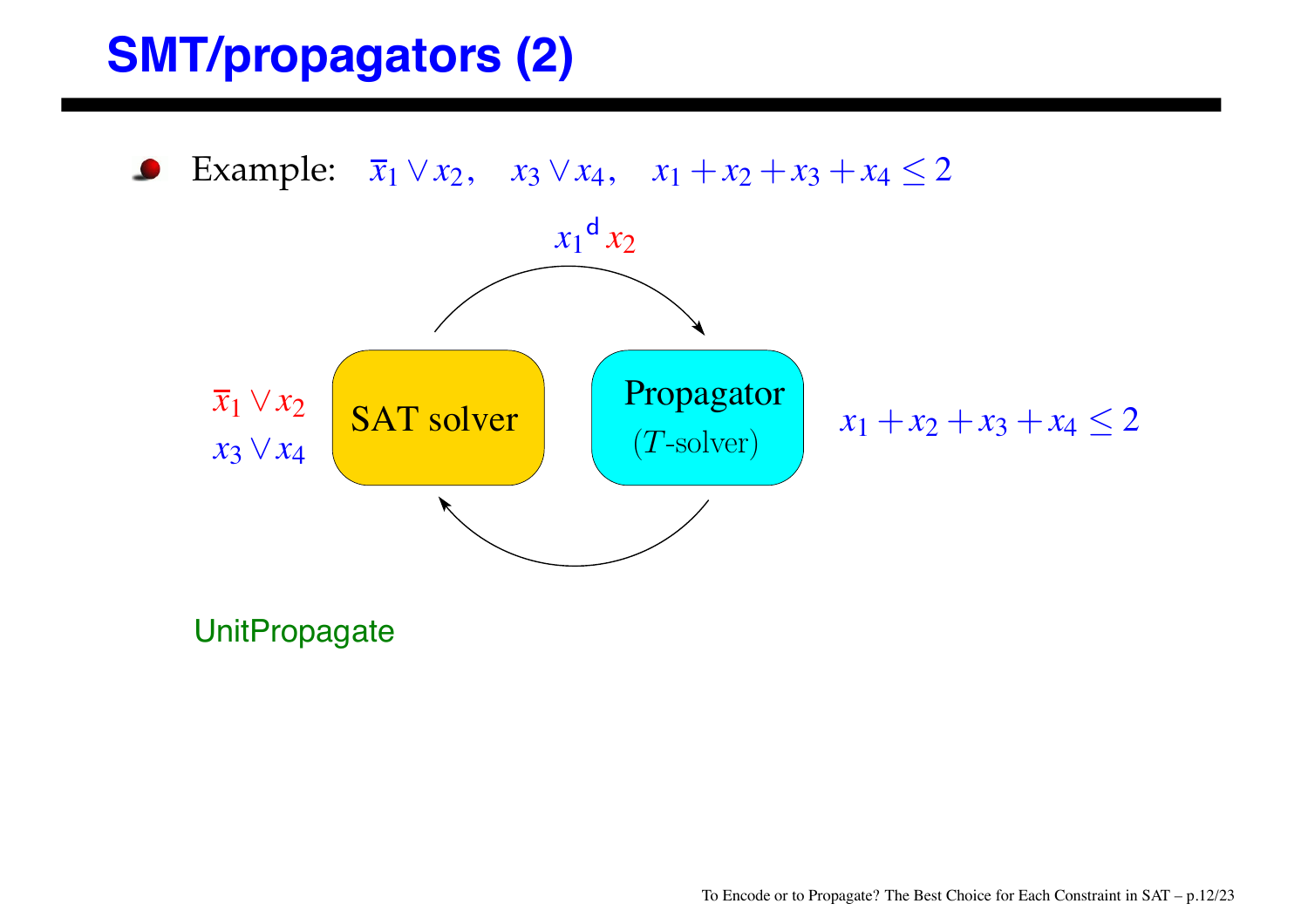Example:  $\overline{x}_1 \vee x_2$ ,  $x_3 \vee x_4$ ,  $x_1 + x_2 + x_3 + x_4 \leq 2$  $\overline{x}_1 \vee x_2$  SAT solver (T-solver)  $\overline{x}_1 + x_2 + x_3 + x_4 \leq 2$ *x*<sup>3</sup> ∨*x*<sup>4</sup>  $x_1$ <sup>d</sup>  $x_2$   $\overline{x}_3$   $\overline{x}_4$  $\overline{x}_3, \overline{x}_4$ T-Propagate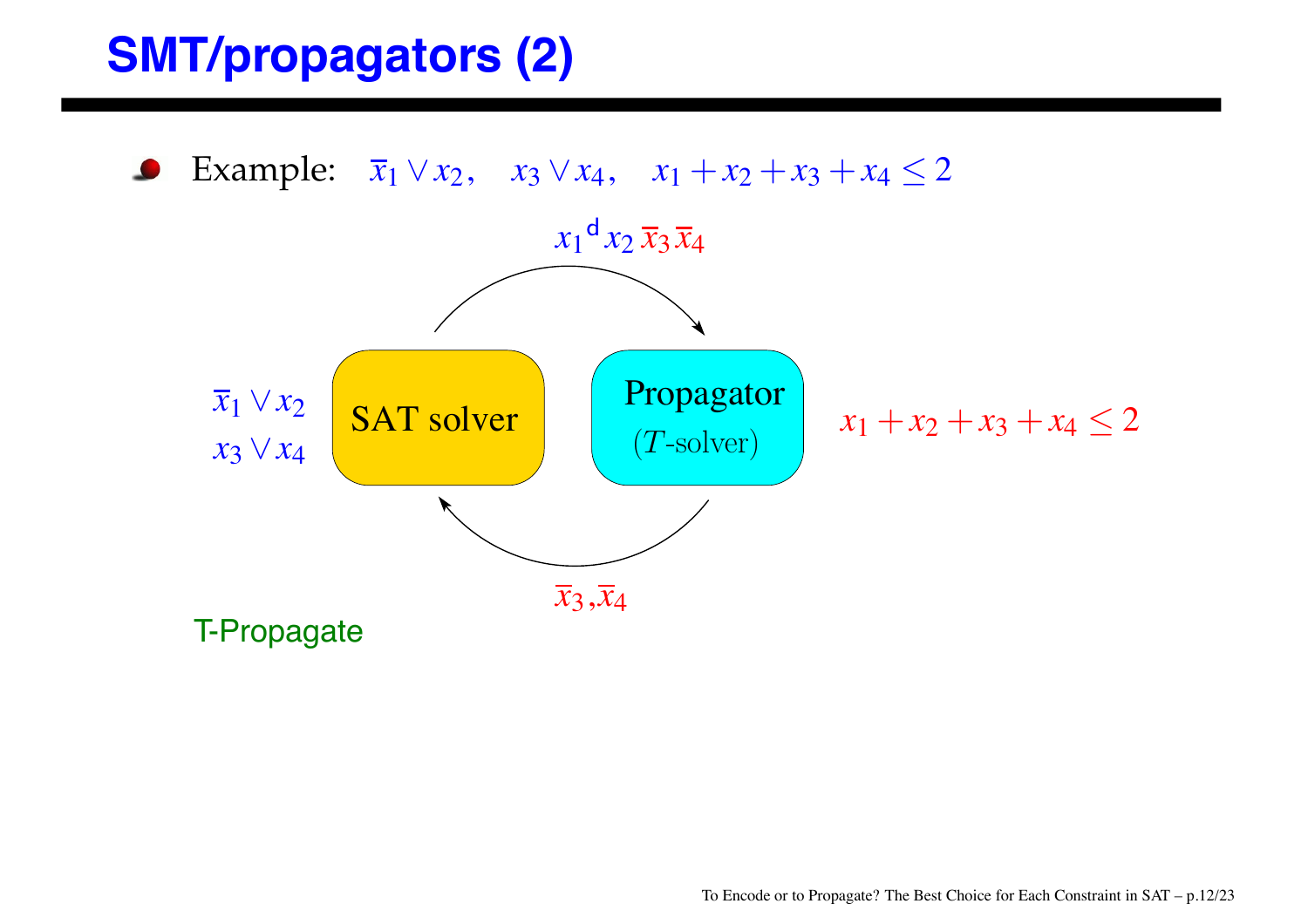Example:  $\bar{x}_1 \vee x_2$ ,  $x_3 \vee x_4$ ,  $x_1 + x_2 + x_3 + x_4 \leq 2$  $\begin{aligned}\n\overline{x}_1 \vee x_2 \\
\overline{x}_3 \vee x_4\n\end{aligned}$  **SAT solver**  $\begin{cases}\n\text{Propagator} \\
(T\text{-solver})\n\end{cases}$   $\begin{aligned}\nx_1 + x_2 + x_3 + x_4 \leq 2\n\end{aligned}$  $x_1$ <sup>d</sup>  $x_2 \overline{x}_3 \overline{x}_4$ Explanation of  $\overline{x}_3$  :  $\overline{x}_1 \vee \overline{x}_2 \vee \overline{x}_3$ Explanation of  $\overline{x}_4$  :  $\overline{x}_1 \vee \overline{x}_2 \vee \overline{x}_4$ **Conflict!** *x*<sup>3</sup> ∨*x*<sup>4</sup> *x*<sup>1</sup> ∨*x*<sup>2</sup> ∨*x*<sup>4</sup>  $\overline{x}_1 \vee \overline{x}_2 \vee x_3$   $\overline{x}_1 \vee \overline{x}_2 \vee \overline{x}_3$ 

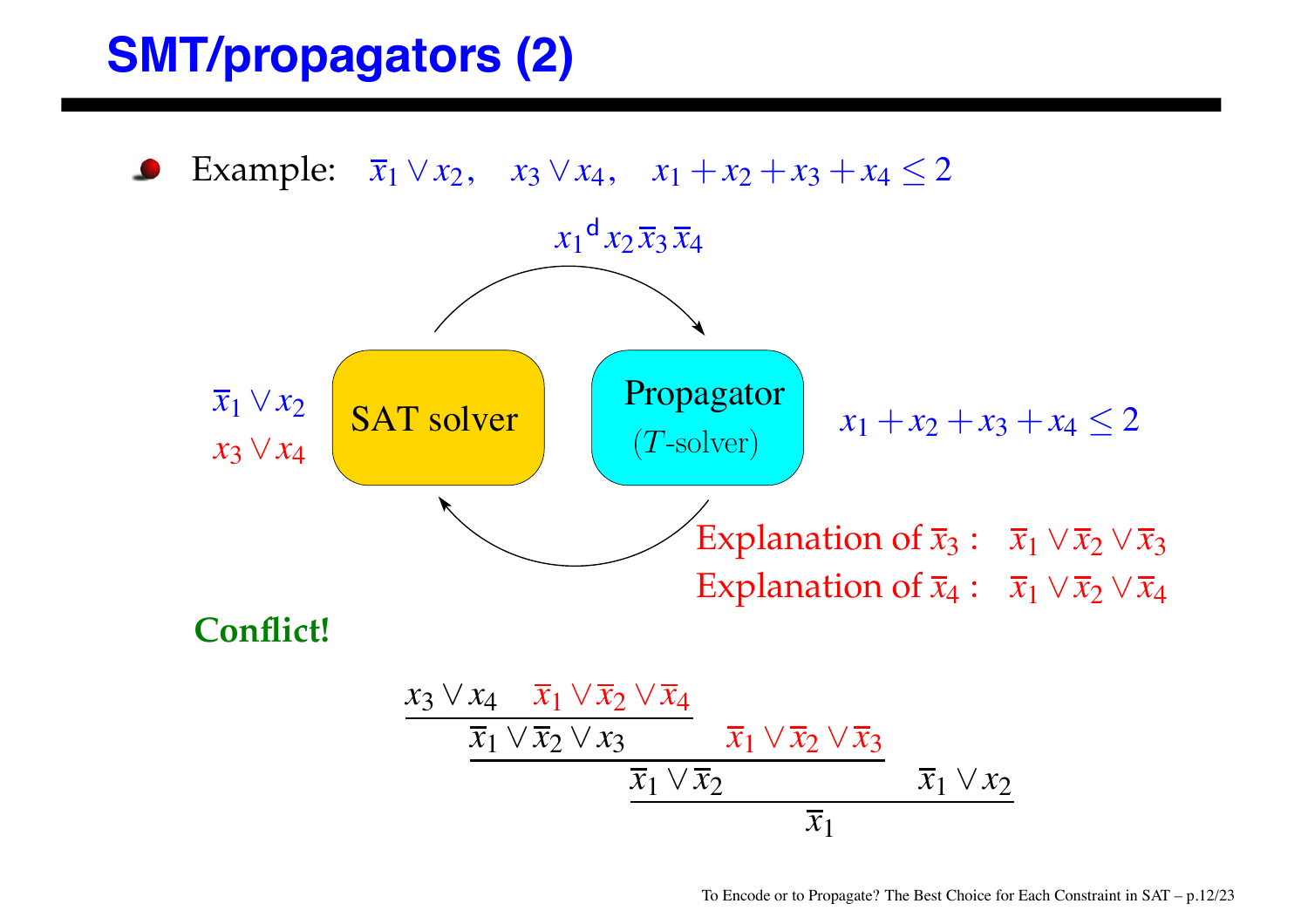Example:  $\overline{x}_1 \vee x_2$ ,  $x_3 \vee x_4$ ,  $x_1 + x_2 + x_3 + x_4 \leq 2$  $\bullet$  $x_1$ <sup>d</sup>  $x_2 \overline{x}_3 \overline{x}_4$ *x*<sup>1</sup> ∨*x*<sup>2</sup> SAT solver  $\begin{array}{|c|c|c|c|} \hline \textbf{Propagator} & x_1 + x_2 + x_3 + x_4 \leq 2 \\ \hline (T\text{-solver}) & & \end{array}$ *x*<sup>3</sup> ∨*x*<sup>4</sup>  $\overline{x}_1$ 

Learn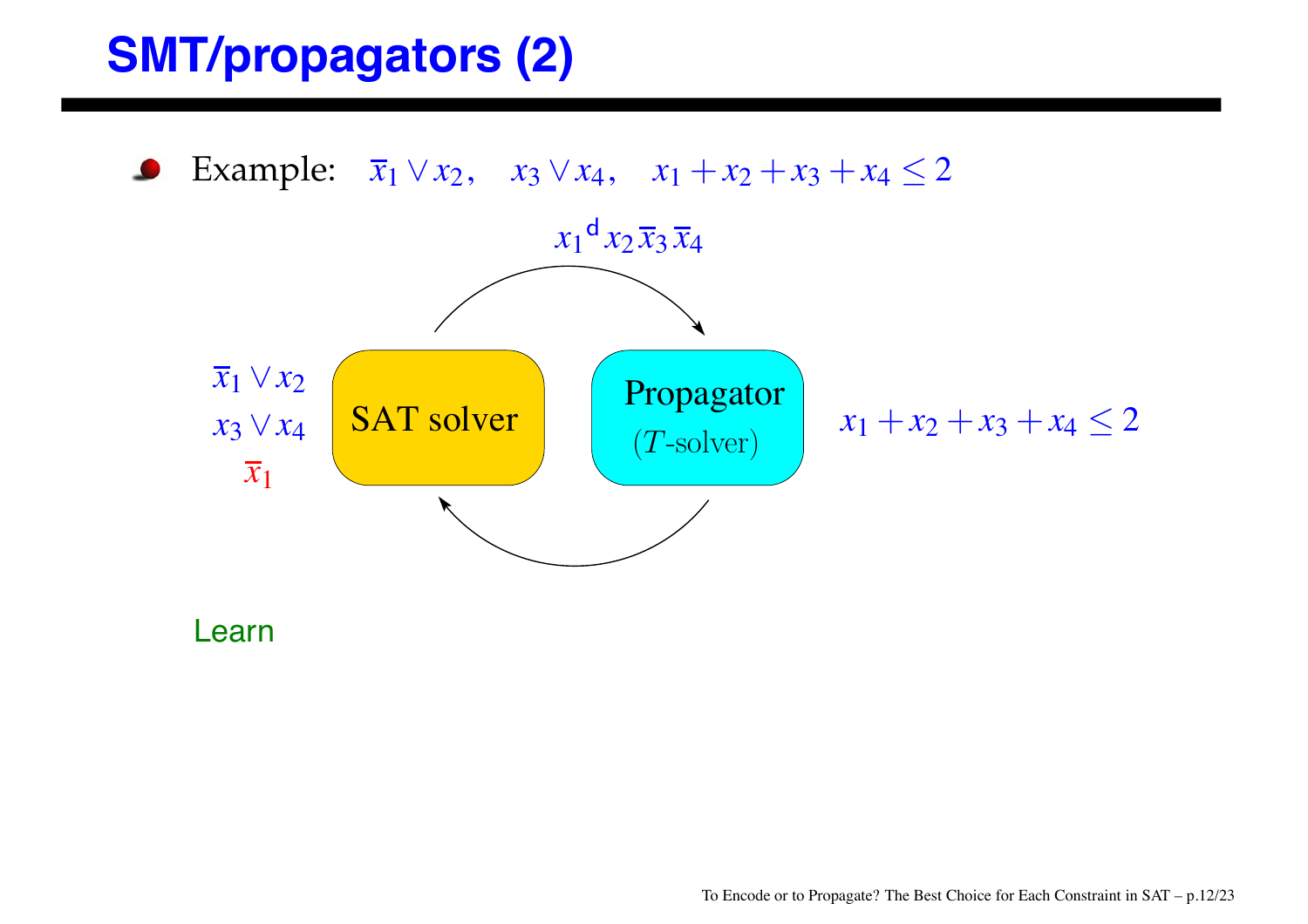Example:  $\bar{x}_1 \vee x_2$ ,  $x_3 \vee x_4$ ,  $x_1 + x_2 + x_3 + x_4 \leq 2$  $\bullet$ 



**Backjump**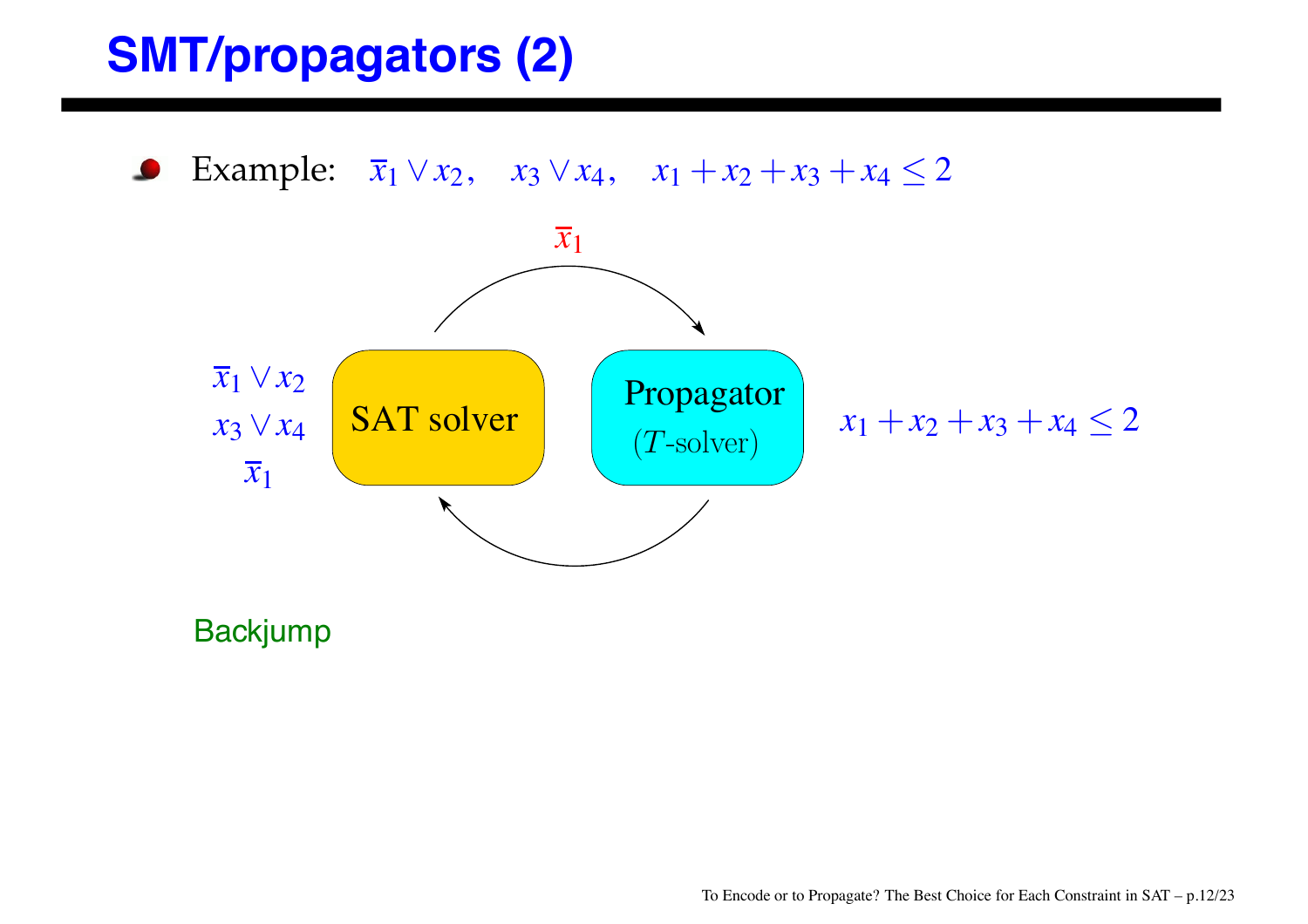Example:  $\overline{x}_1 \vee x_2$ ,  $x_3 \vee x_4$ ,  $x_1 + x_2 + x_3 + x_4 \leq 2$ 



- **...**
- SAT solver requires that the propagator:
	- Detects lits implied by partial assignment and constraint
	- Gives explanations of propagated lits for conflict analysis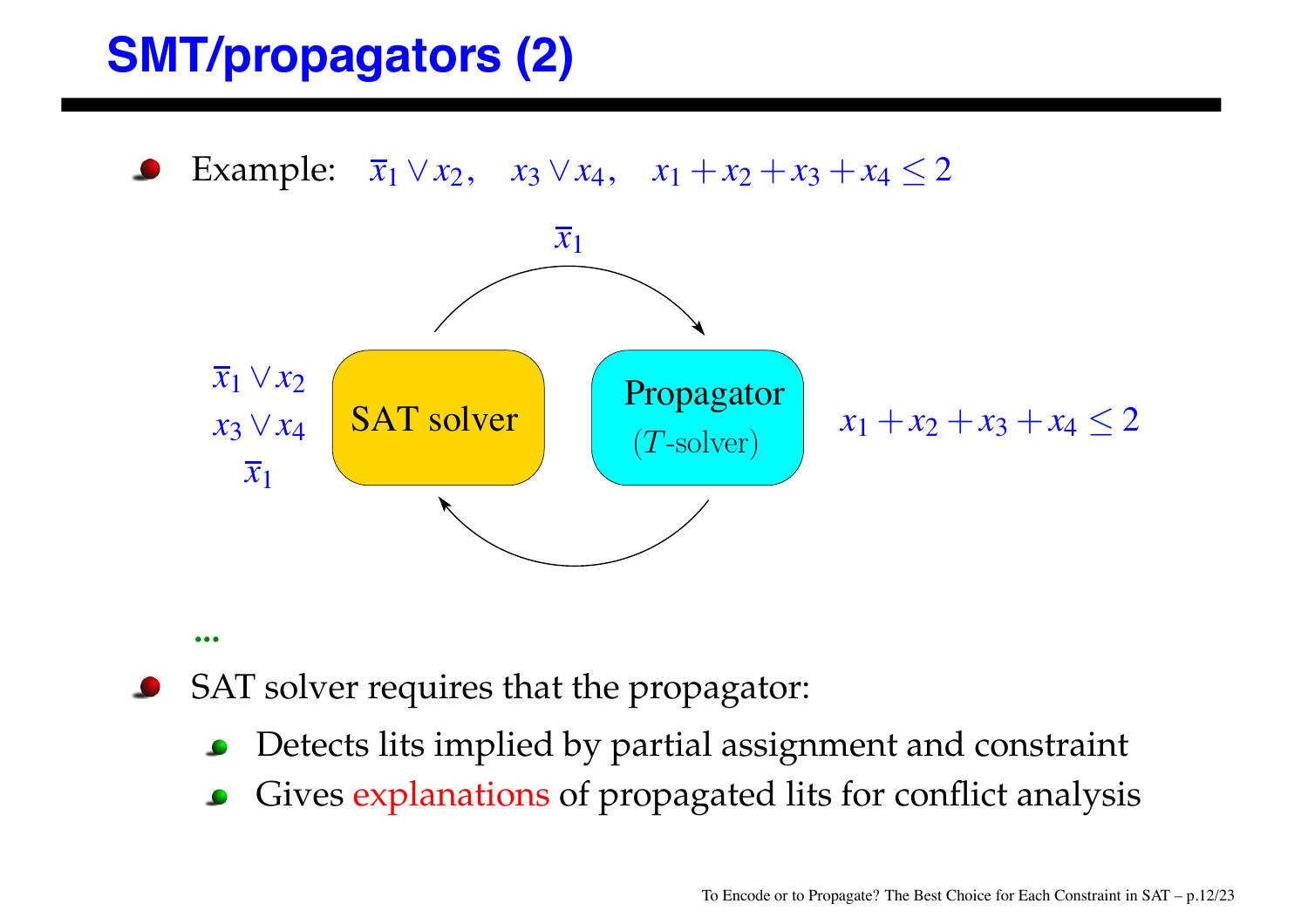#### **Propagator for Cardinality Constraints**

- Consider the constraint  $x_1 + ... + x_n \leq k$ ک
- Let us count no. of true literals, i.e., the size of  $A_1 = \{i \mid x_i = 1\}$  $\bullet$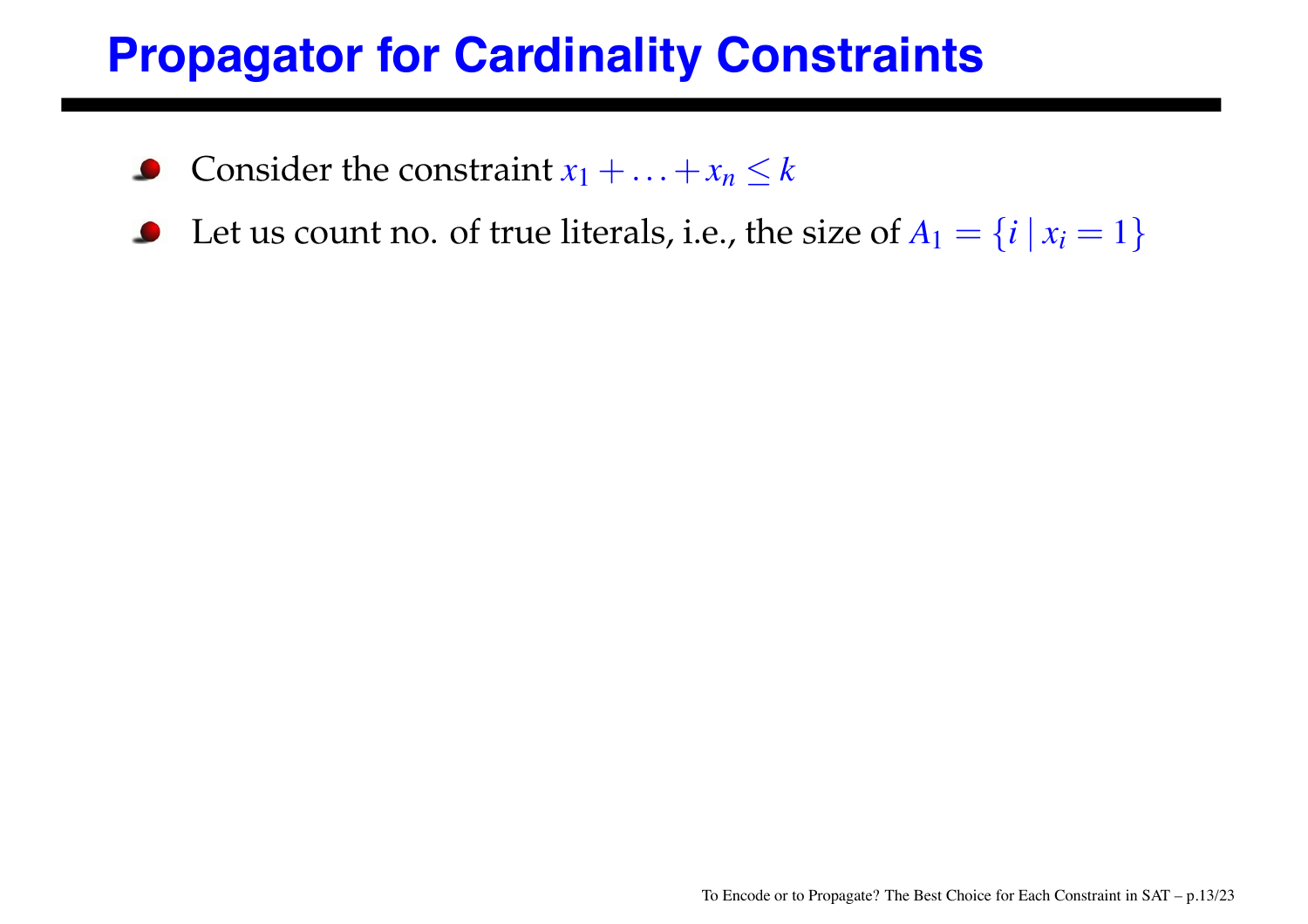#### **Propagator for Cardinality Constraints**

- Consider the constraint  $x_1 + ... + x_n \leq k$
- Let us count no. of true literals, i.e., the size of  $A_1 = \{i \mid x_i = 1\}$
- **If**  $|A_1| \ge k$ , let  $E \subseteq A_1$  such that  $|E| = k$
- For any  $j \notin E$ , literal  $\overline{x}_i$  can be propagated
- Explanation: clause

 $\bigvee \overline{x}_{i_S} \vee \overline{x}_j$  $i_s \in E$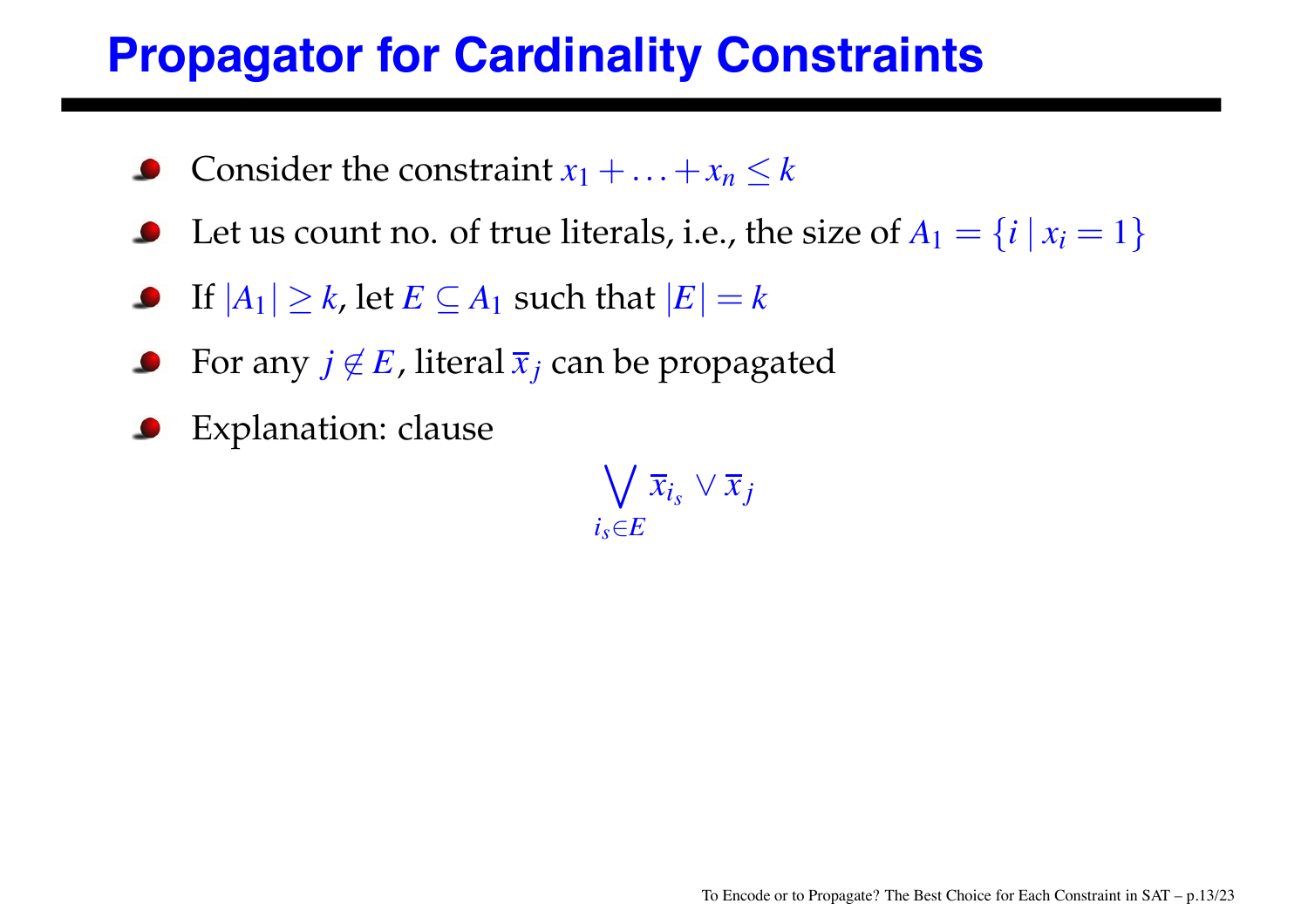#### **Propagator for Cardinality Constraints**

- Consider the constraint  $x_1 + ... + x_n \leq k$
- Let us count no. of true literals, i.e., the size of  $A_1 = \{i \mid x_i = 1\}$
- **If**  $|A_1| \ge k$ , let  $E \subseteq A_1$  such that  $|E| = k$
- For any  $j \notin E$ , literal  $\overline{x}_i$  can be propagated
- Explanation: clause

 $\bigvee \overline{x}_{i_S} \vee \overline{x}_j$  $i_s \in E$ 

- Note that explanations are the clauses of the naive encoding
- In general, SMT can be seen as lazily producing an encoding (without auxiliary variables)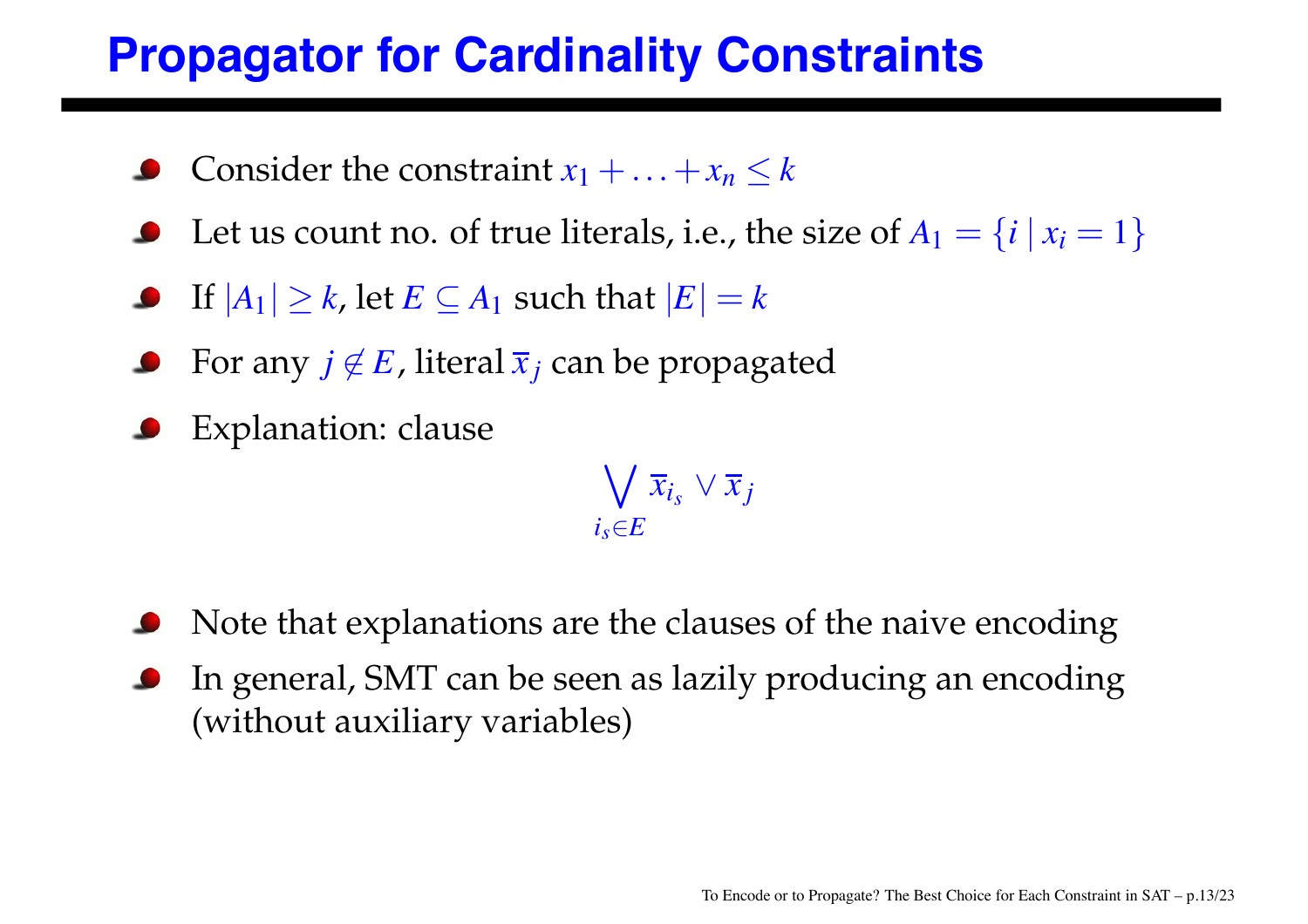#### **Propagator for PB Constraints**

- Consider the constraint  $a_1x_1 + ... + a_nx_n \leq k$  with  $a_i \geq 0$
- Let us count the weighted sum  $a_1x_1 + ... + a_nx_n$  for true lits, i.e.  $\bullet$ in  $A_1 = \{i \mid x_i = 1\}$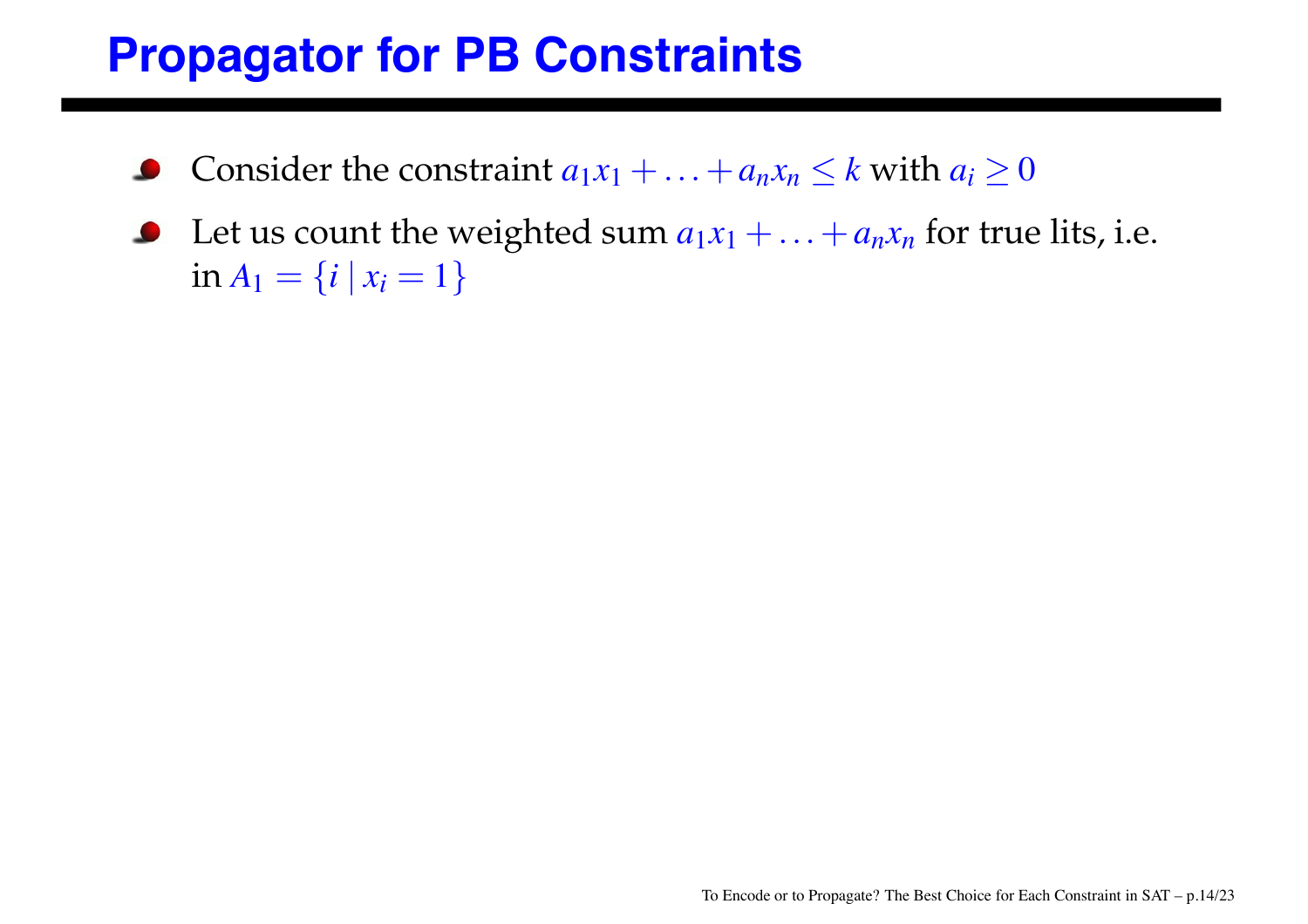#### **Propagator for PB Constraints**

- Consider the constraint  $a_1x_1 + ... + a_nx_n \leq k$  with  $a_i \geq 0$
- Let us count the weighted sum  $a_1x_1 + ... + a_nx_n$  for true lits, i.e. in  $A_1 = \{i \mid x_i = 1\}$
- Assume there are  $E \subseteq A_1$  and  $j \notin E$  s.t.  $a_j + \sum_{i \in E} a_i > k$ Literal  $\bar{x}_i$  can then be propagated
- Explanation: clause

 $\bigvee \overline{x}_{i_S} \vee \overline{x}_j$  $i_s \in E$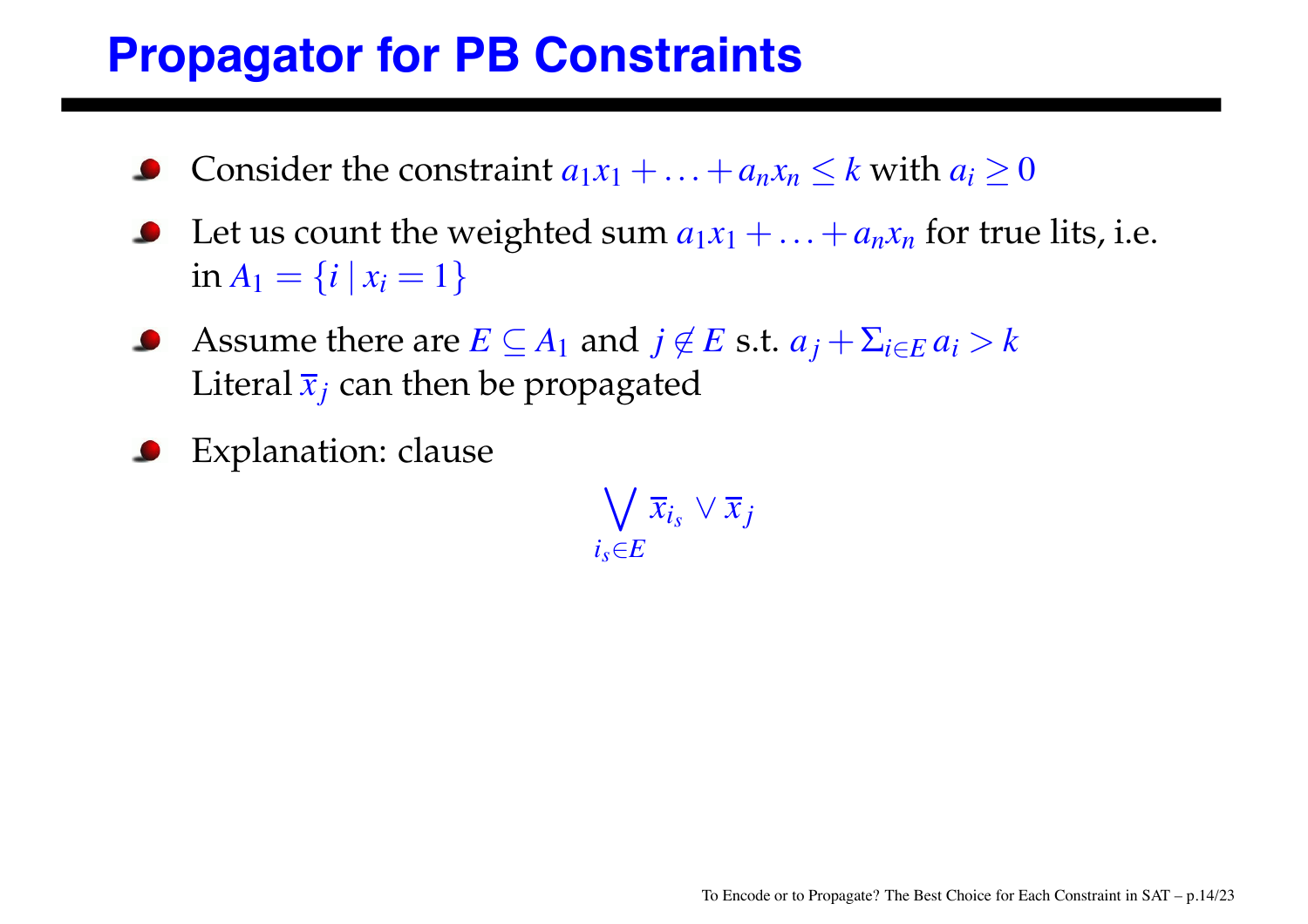#### **Propagator for PB Constraints**

- Consider the constraint  $a_1x_1 + ... + a_nx_n \leq k$  with  $a_i \geq 0$
- Let us count the weighted sum  $a_1x_1 + ... + a_nx_n$  for true lits, i.e. in  $A_1 = \{i \mid x_i = 1\}$
- Assume there are  $E \subseteq A_1$  and  $j \notin E$  s.t.  $a_j + \sum_{i \in E} a_i > k$ Literal  $\bar{x}_i$  can then be propagated
- Explanation: clause

 $\bigvee \overline{x}_{i_S} \vee \overline{x}_j$  $i_s \in E$ 

Again, explanations correspond to clauses of a naive encoding (generalization of the case of cardinality constraints)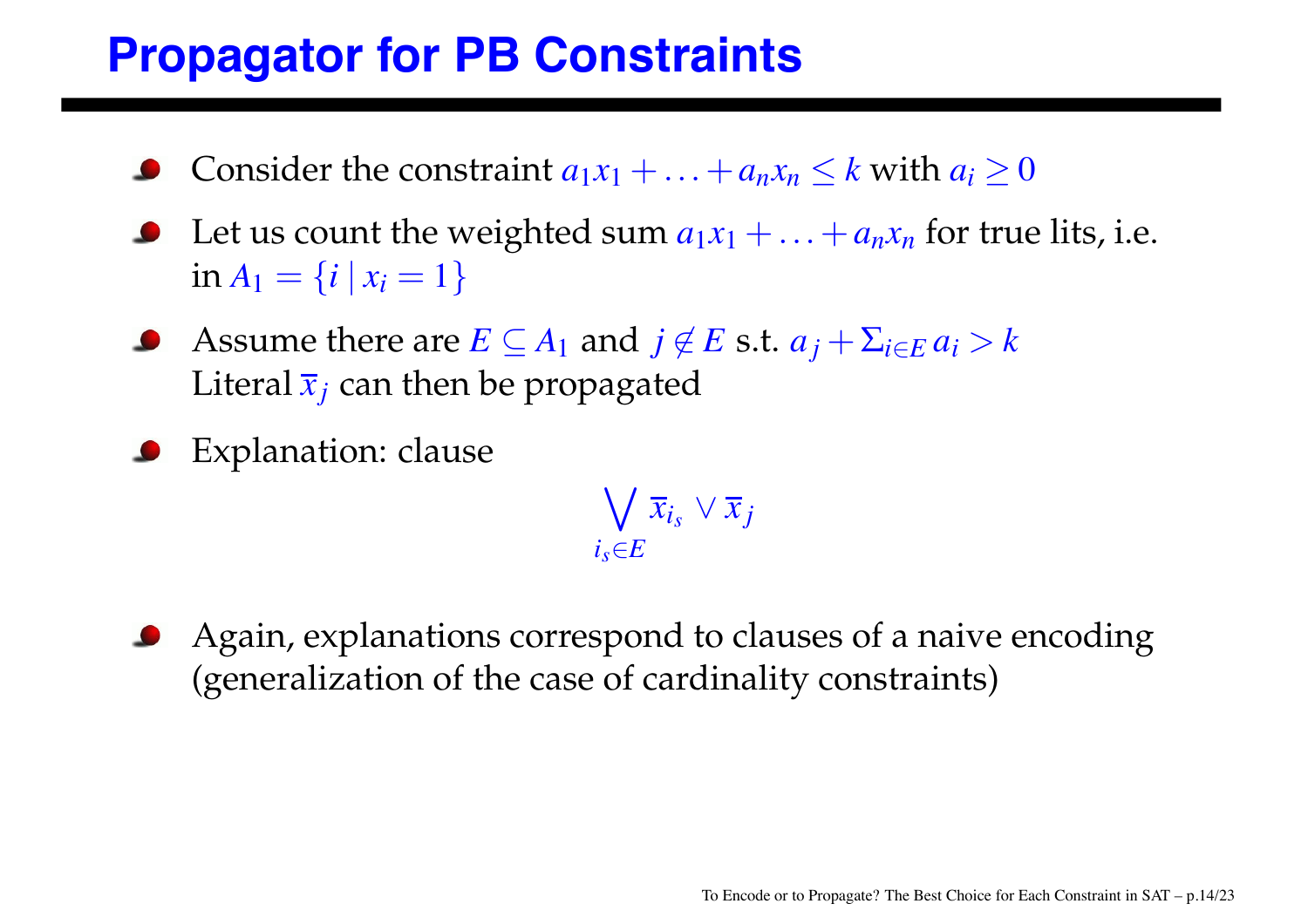#### **SMT and SAT Encodings Are Complementary**

Comparison of SMT / SAT encoding  $\bullet$ (using same underlying SAT solver Barcelogic)

| <b>Benchmark suite</b> |                       | <b>SMT</b> at least | <b>SAT enc. at least</b> |
|------------------------|-----------------------|---------------------|--------------------------|
|                        |                       | 1.5x faster         | 1.5x faster              |
| Tomography             | (many card. cons.)    | 86.49%              | $5.93\%$                 |
| PB evaluation          | (many PB/card. cons.) | 43.49%              | $7.02\%$                 |
| <b>RCPSP</b>           | (many PB cons.)       | $46.62\%$           | $0.69\%$                 |
| MSU4                   | (few card. cons.)     | 15.39%              | 39.37%                   |
| <b>DES</b>             | (1 large card. cons.) | 0.28%               | 92.06%                   |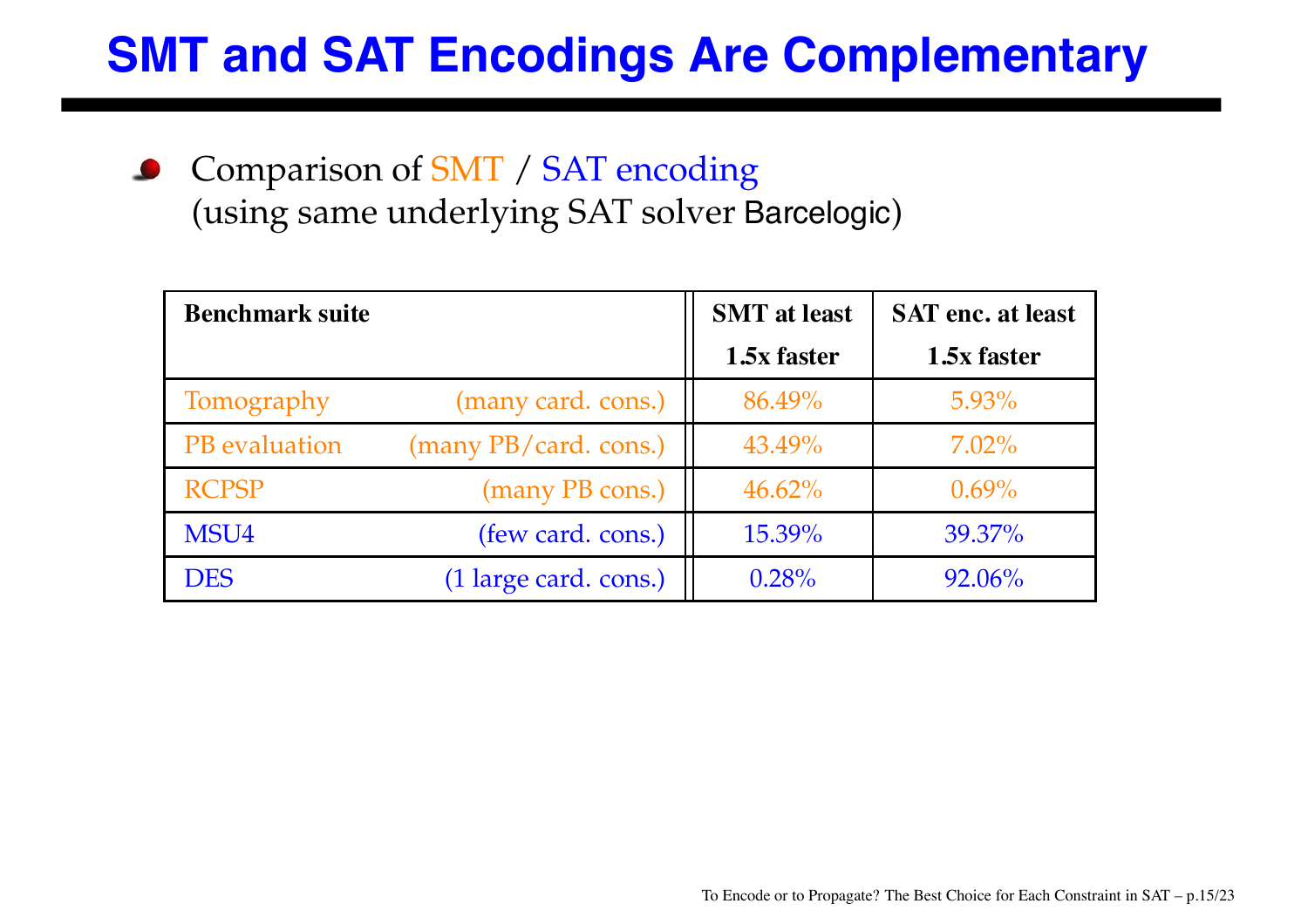#### **SMT and SAT Encodings Are Complementary**

Comparison of SMT / SAT encoding (using same underlying SAT solver Barcelogic)

| <b>Benchmark suite</b> |                       | <b>SMT</b> at least | <b>SAT</b> enc. at least |
|------------------------|-----------------------|---------------------|--------------------------|
|                        |                       | 1.5x faster         | 1.5x faster              |
| Tomography             | (many card. cons.)    | 86.49%              | $5.93\%$                 |
| PB evaluation          | (many PB/card. cons.) | 43.49%              | $7.02\%$                 |
| <b>RCPSP</b>           | (many PB cons.)       | $46.62\%$           | $0.69\%$                 |
| MSU4                   | (few card. cons.)     | 15.39%              | 39.37%                   |
| <b>DES</b>             | (1 large card. cons.) | 0.28%               | 92.06%                   |

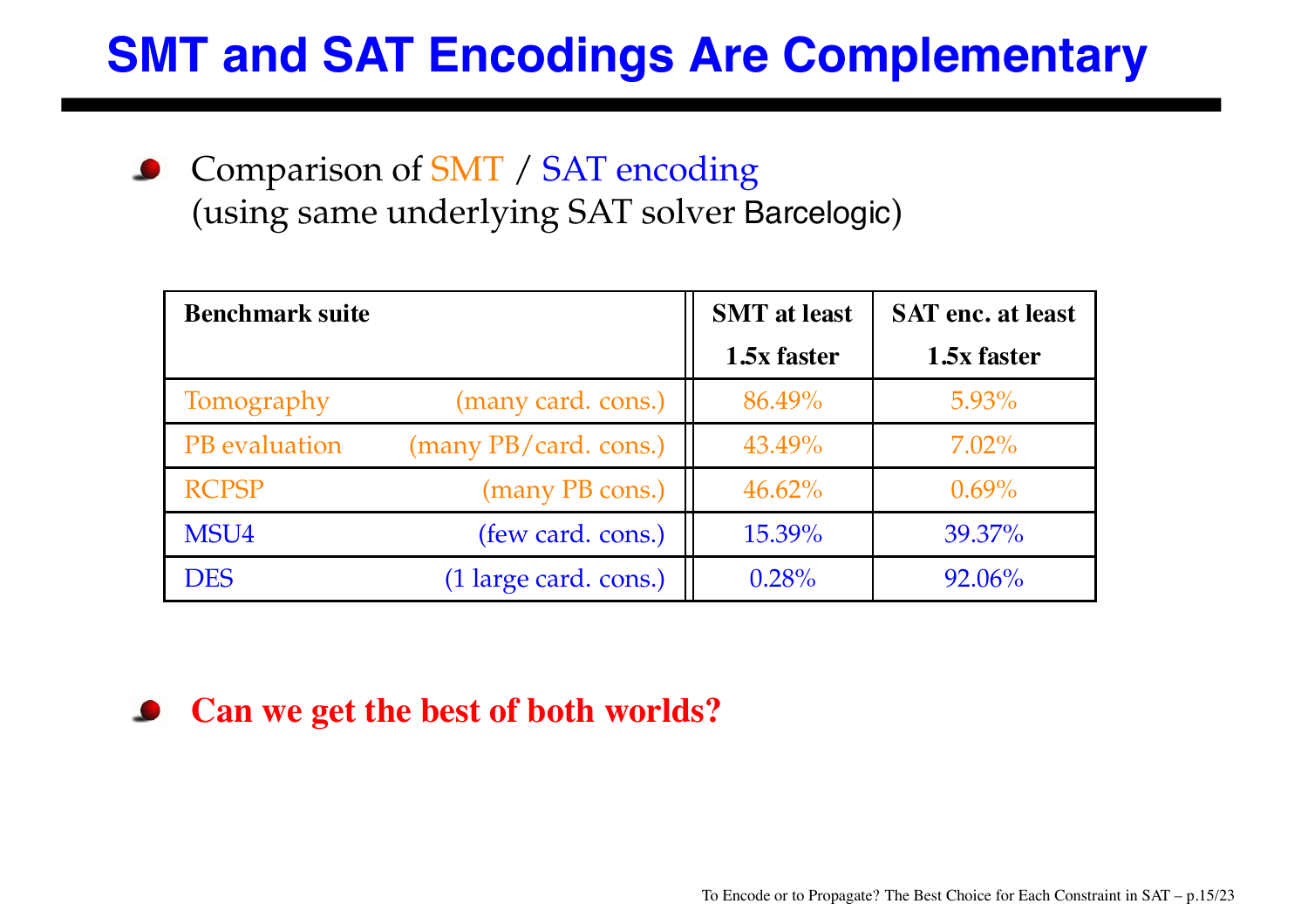#### **Related Work**

Conflict-Directed Lazy Decomposition: [Abío & Stuckey, CP'12]

- Goal: to get the best of SAT encodings and SMT
- Basic idea:
	- Start off with a full SMT approach for each constraint  $\bullet$
	- On the fly, partially encode only *active* parts of constraints  $\bullet$
	- Active = would appear in explanations in conflict analysis  $\bullet$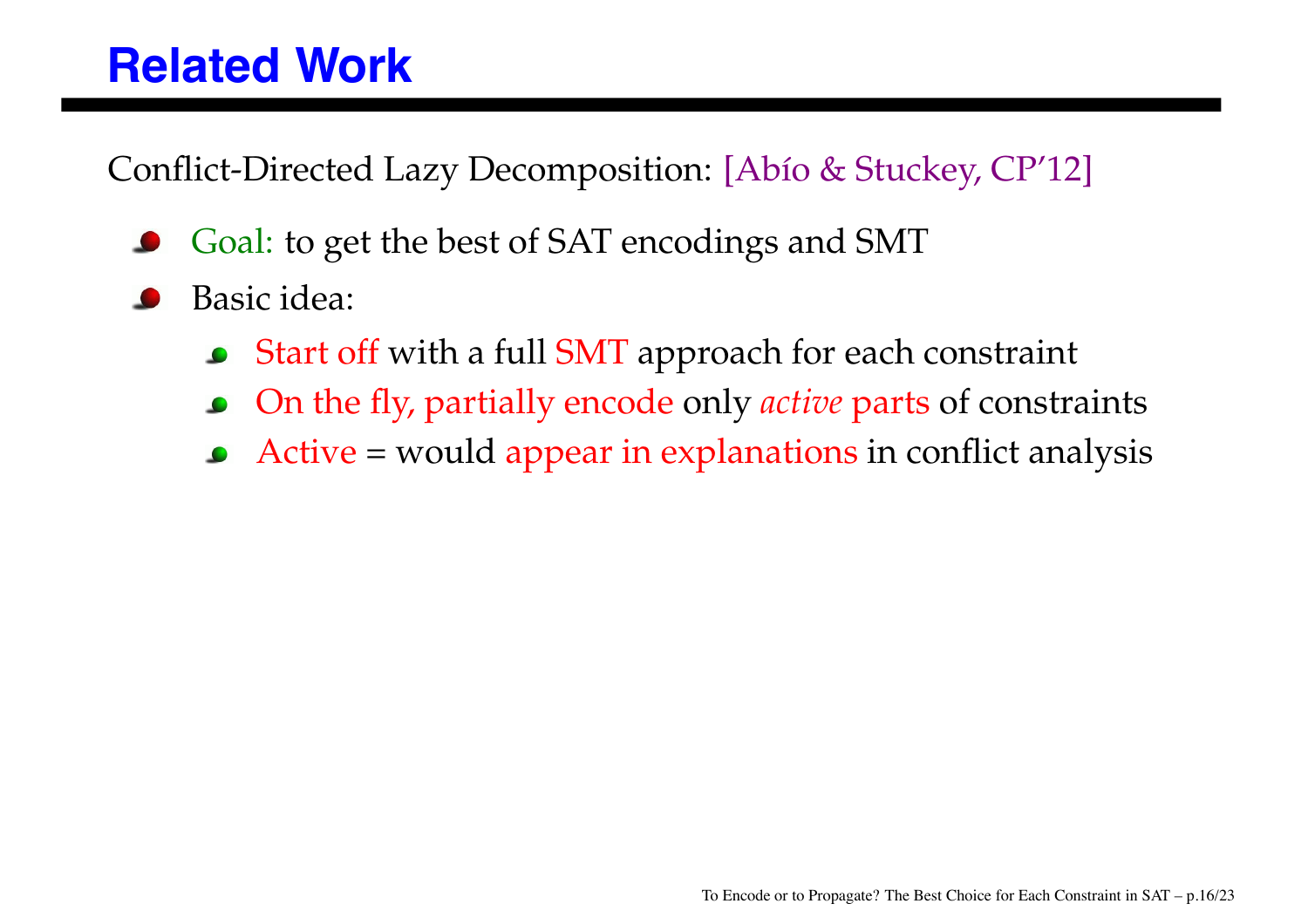#### **Related Work**

Conflict-Directed Lazy Decomposition: [Abío & Stuckey, CP'12]

- Goal: to get the best of SAT encodings and SMT
- Basic idea:
	- Start off with a full SMT approach for each constraint  $\bullet$
	- On the fly, partially encode only *active* parts of constraints
	- Active = would appear in explanations in conflict analysis
	- Thus:  $\bullet$ 
		- Very active constraints end up completely encoded  $\bullet$
		- Little active constraints are handled with SMT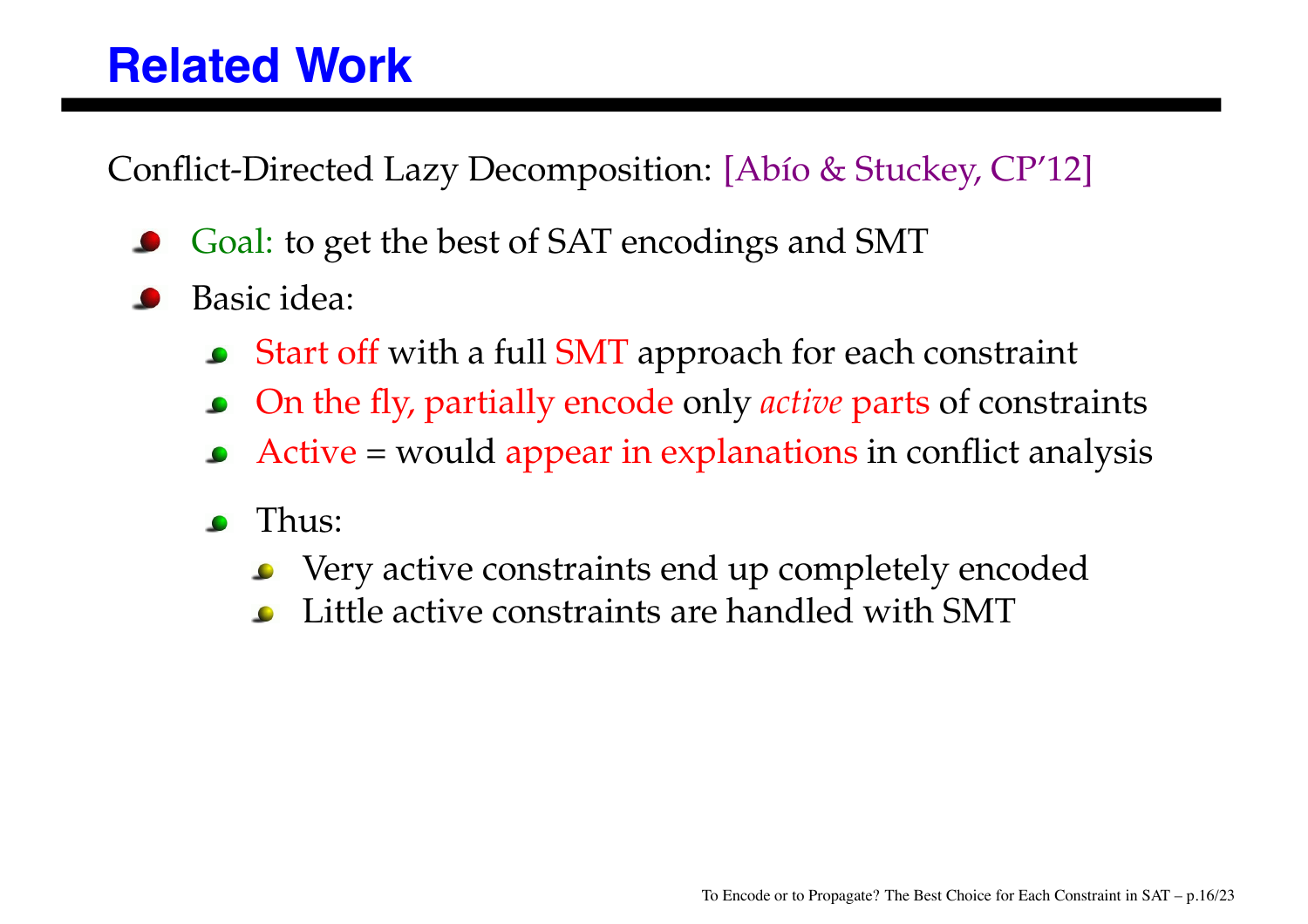#### **Related Work**

Conflict-Directed Lazy Decomposition: [Abío & Stuckey, CP'12]

- Goal: to get the best of SAT encodings and SMT
- Basic idea:
	- Start off with a full SMT approach for each constraint  $\bullet$
	- On the fly, partially encode only *active* parts of constraints
	- Active = would appear in explanations in conflict analysis
	- Thus:  $\bullet$ 
		- Very active constraints end up completely encoded
		- Little active constraints are handled with SMT
	- So far only available for encodings allowing partial decomposition (non-trivial):
		- cardinality network encoding for cardinality cons.  $\bullet$
		- BDD encoding for PB cons.  $\bullet$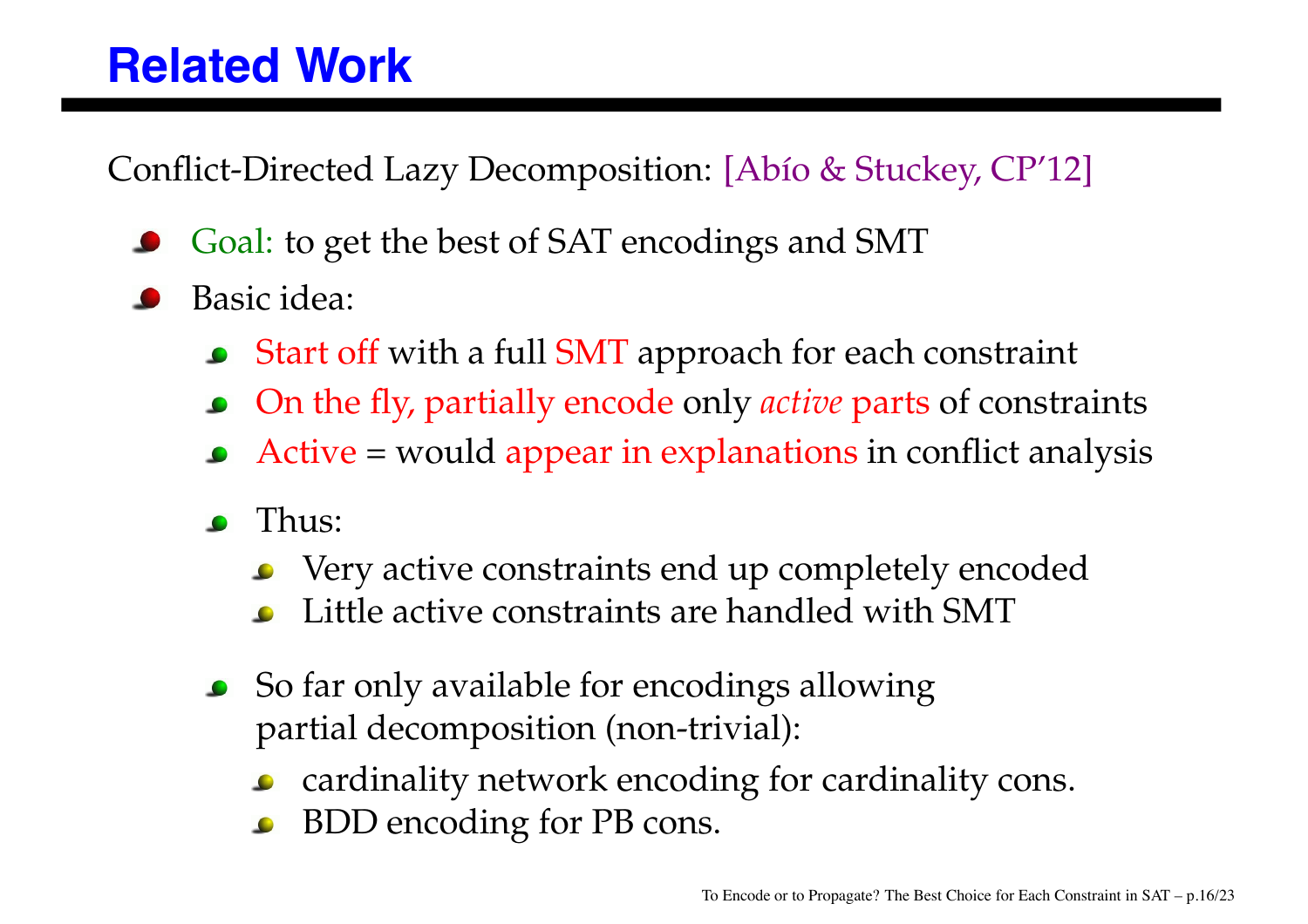# **Our Contribution: Pros of SMT (1)**

#### When is SMT effective?

- Often, while searching for solutions, constraints only
	- **block the current solution candidate very few times** (generate very few explanations)

or

- they do it almost always in the same way (generate few different explanations)
- Generating these explanations can be much more effective than encoding all constraints from the beginning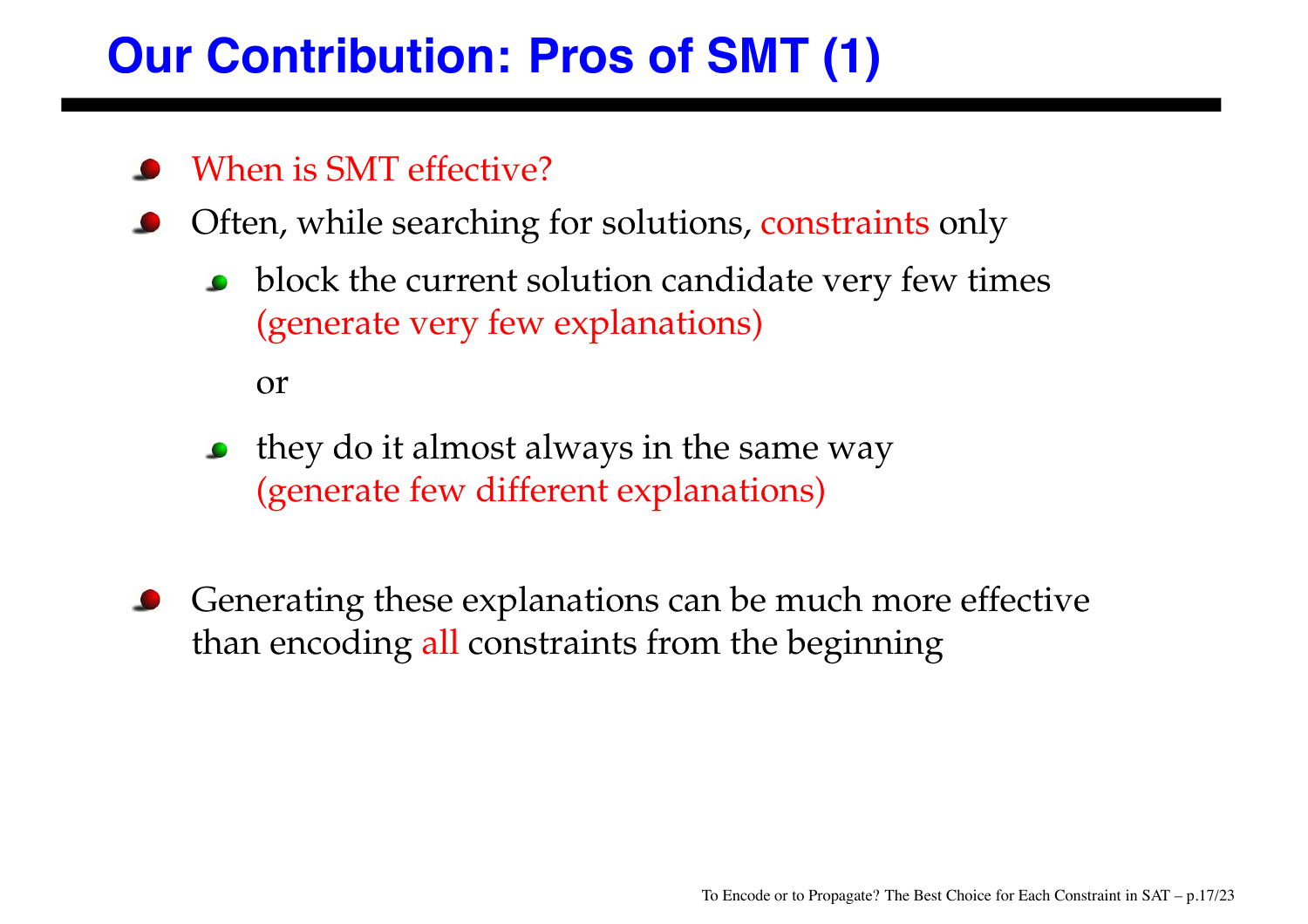# **Our Contribution: Pros of SMT (2)**

- Table below shows % of benchmark instances where at least half the constraints have a given % of repeated explanations
- Recall: in Tomography, PB evaluation, RCPSP better is SMT;  $\bullet$ in MSU4, DES better are SAT encodings

|                      | Benchs with $>50\%$ of the constraints with this % of repeated explanations |            |             |             |             |             |        |         |
|----------------------|-----------------------------------------------------------------------------|------------|-------------|-------------|-------------|-------------|--------|---------|
| <b>Suite</b>         | $0 - 5\%$                                                                   | $5 - 10\%$ | $10 - 20\%$ | $20 - 40\%$ | $40 - 60\%$ | $60 - 80\%$ | 80-95% | 95-100% |
| Tomography           |                                                                             |            |             |             |             |             | 100    |         |
| <b>PB</b> evaluation | 6.2                                                                         |            |             |             |             | 0.6         | 14.2   | 51.7    |
| <b>RCPSP</b>         |                                                                             |            |             |             |             | 5.5         | 54.4   | 1.6     |
| MSU4                 | 66.9                                                                        | 11.0       | 19.9        | 12.4        | 2.8         | 0.9         | 0.2    |         |
| <b>DES</b>           | 21.4                                                                        | 29.8       | 35.2        | 13.6        |             |             |        |         |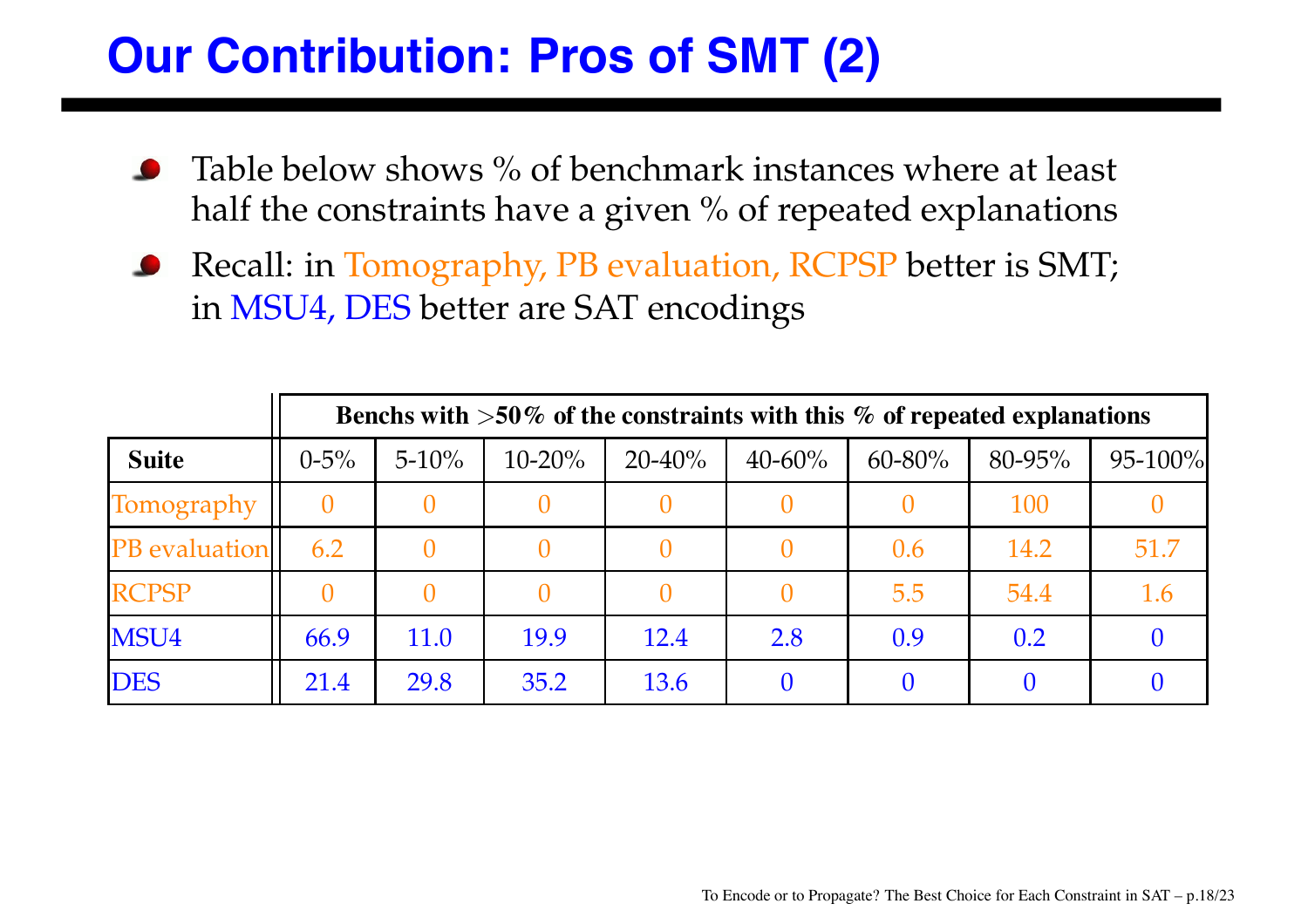#### **Our Contribution: Cons of SMT**

- When is SMT not so effective?
- Sometimes some bottleneck constraints end up generating an exponential number of explanations, equivalent to a naive SAT encoding with no auxiliary variables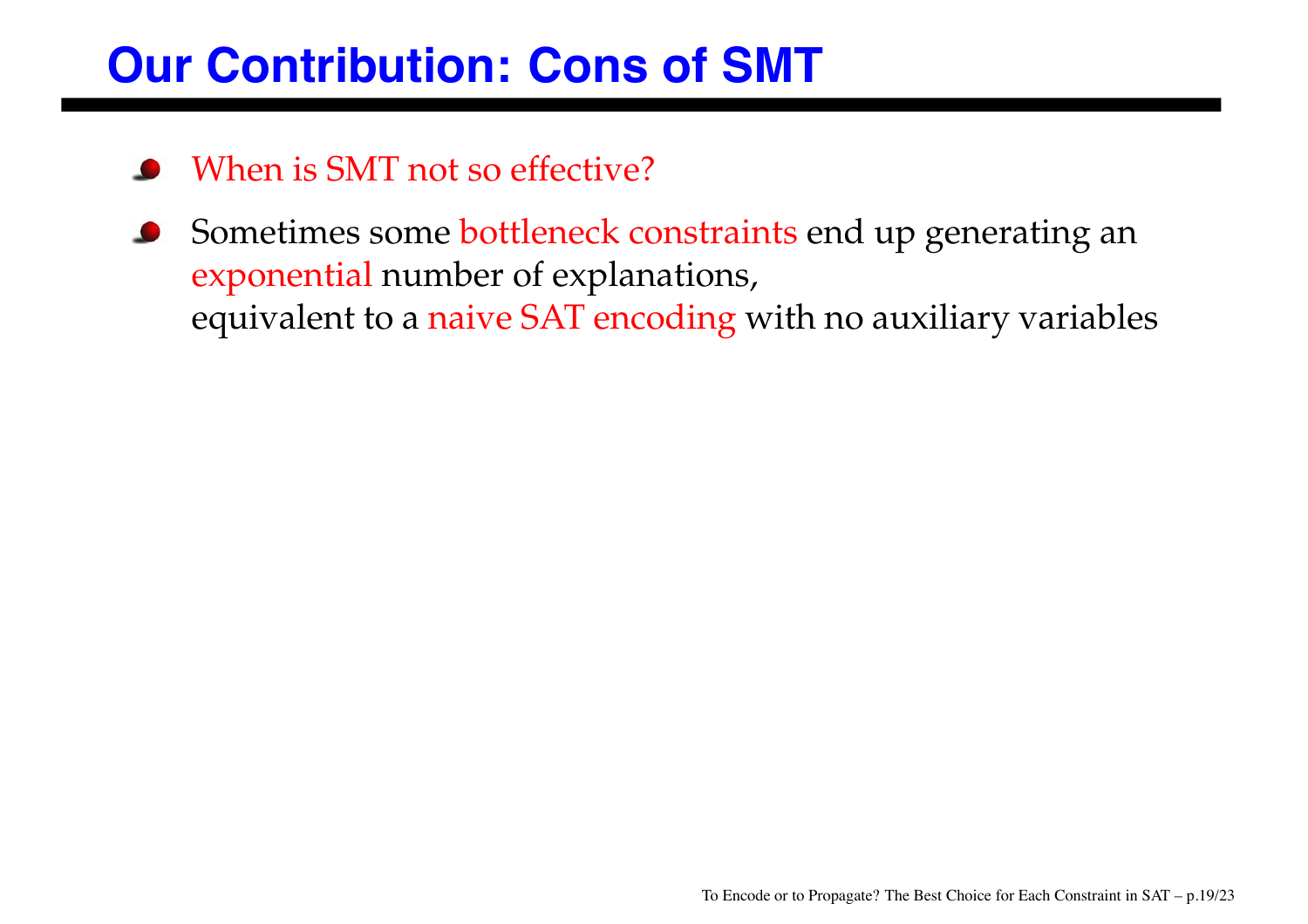#### **Our Contribution: Cons of SMT**

- When is SMT not so effective?
- Sometimes some bottleneck constraints end up generating an exponential number of explanations, equivalent to a naive SAT encoding with no auxiliary variables
	-

Example: in  $\begin{cases} x_1 + ... + x_n < n/2 \\ n \end{cases}$  $x_1 + ... + x_n \geq n/2$ 

SMT forced to produce all explanations of the form

 $\overline{x_{i_1}} \vee \overline{x_{i_2}} \vee \ldots \vee \overline{x_{i_{n/2}}}$ 

and

 $x_{i_1} \vee x_{i_2} \vee \ldots$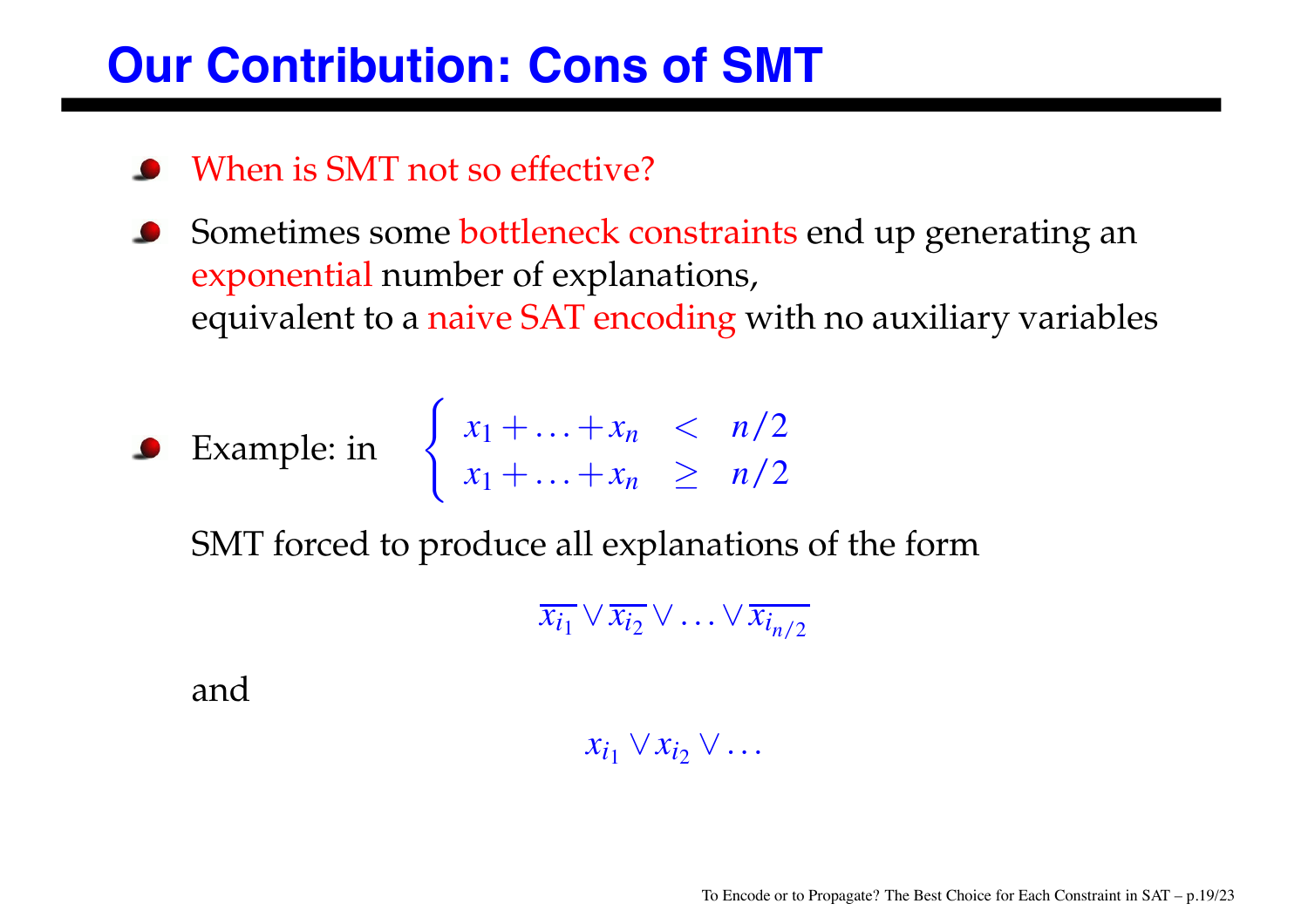#### **Our Contribution: Cons of SMT**

- When is SMT not so effective?
- Sometimes some bottleneck constraints end up generating an exponential number of explanations, equivalent to a naive SAT encoding with no auxiliary variables
	-

Example: in  $\begin{cases} x_1 + ... + x_n < n/2 \\ n \end{cases}$  $x_1 + ... + x_n \geq n/2$ 

SMT forced to produce all explanations of the form

 $\overline{x_{i_1}} \vee \overline{x_{i_2}} \vee \ldots \vee \overline{x_{i_{n/2}}}$ 

and

#### $x_{i_1} \vee x_{i_2} \vee \ldots$

A polynomial-sized encoding for such a bottleneck constraint (possibly with auxiliary variables) may be better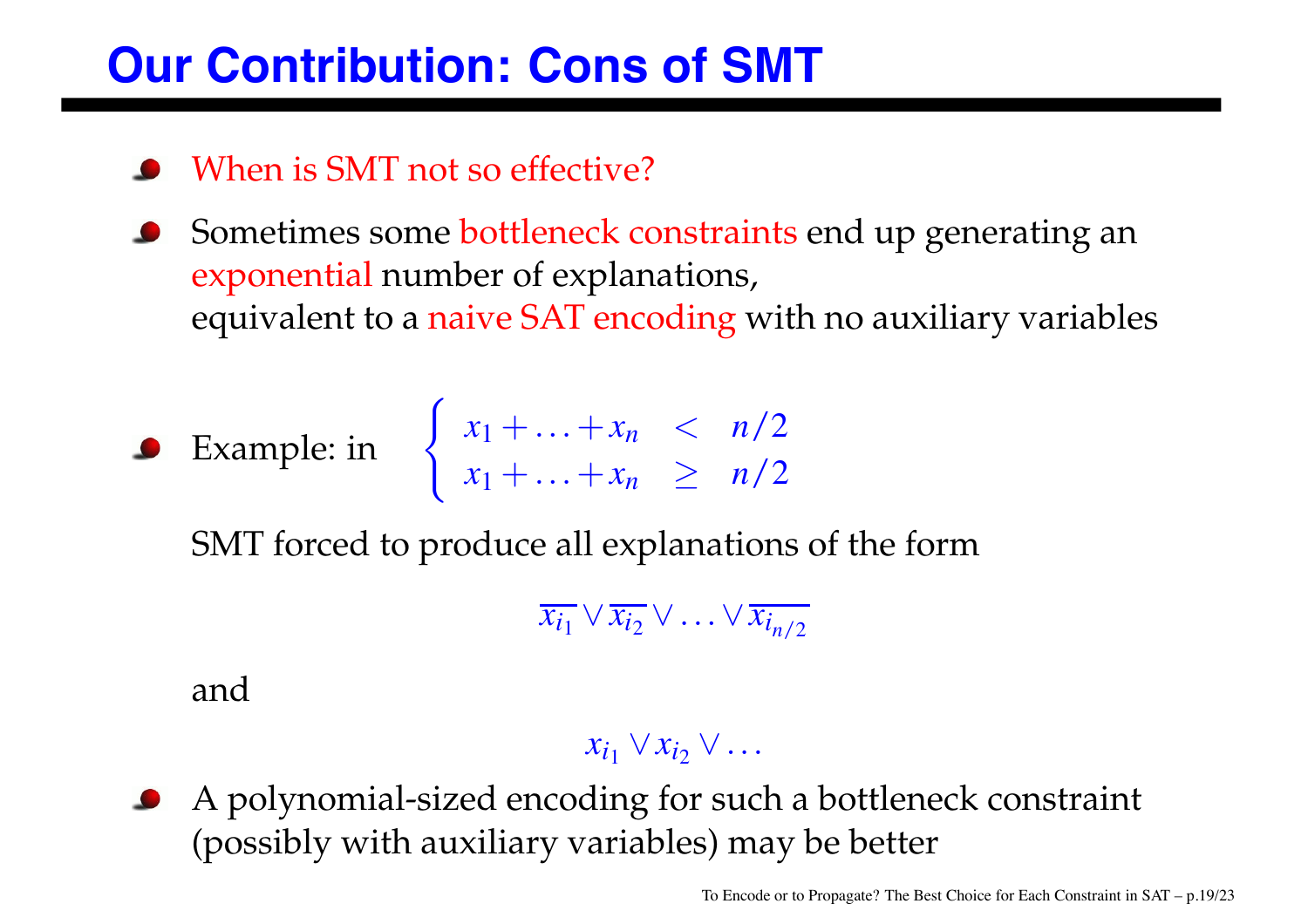# **Our Contribution: Getting the Best**

- We implemented an **SMT** solver equipped with the ability of encoding on the fly:
	- cardinality constraints with cardinality networks  $\bullet$
	- PB constraints with BDD's
- Encoding is irreversible (once a constraint is encoded, its propagator is off forever) and not partial (all or nothing)
- When to encode a constraint? When SMT is producing too many different explanations: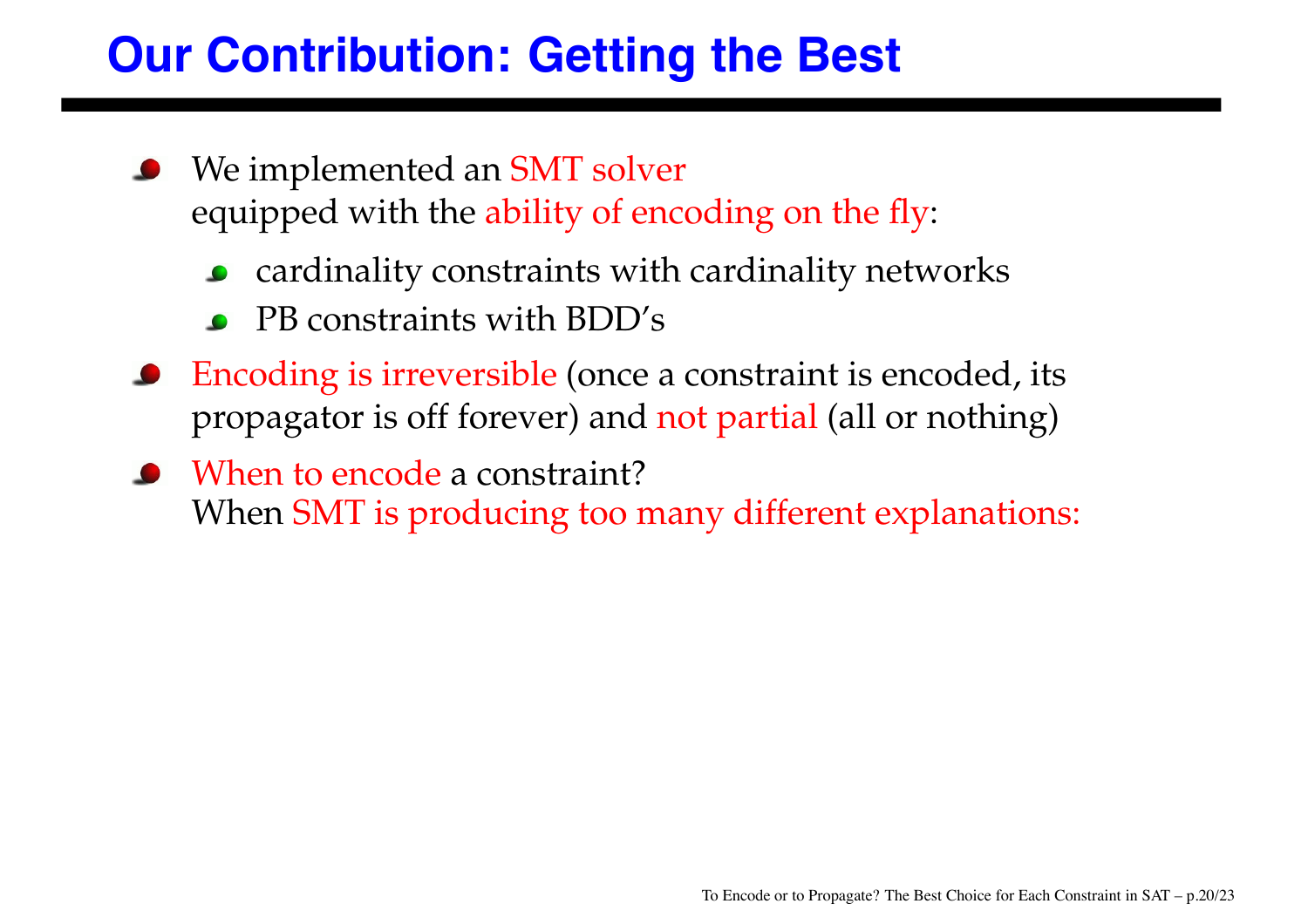# **Our Contribution: Getting the Best**

- We implemented an **SMT** solver equipped with the ability of encoding on the fly:
	- cardinality constraints with cardinality networks  $\bullet$
	- PB constraints with BDD's
- Encoding is irreversible (once a constraint is encoded, its propagator is off forever) and not partial (all or nothing)
- When to encode a constraint? When SMT is producing too many different explanations:
	- **If number of generated explanations gets close to**  $(> 50\%)$ the number of clauses of the compact SAT encoding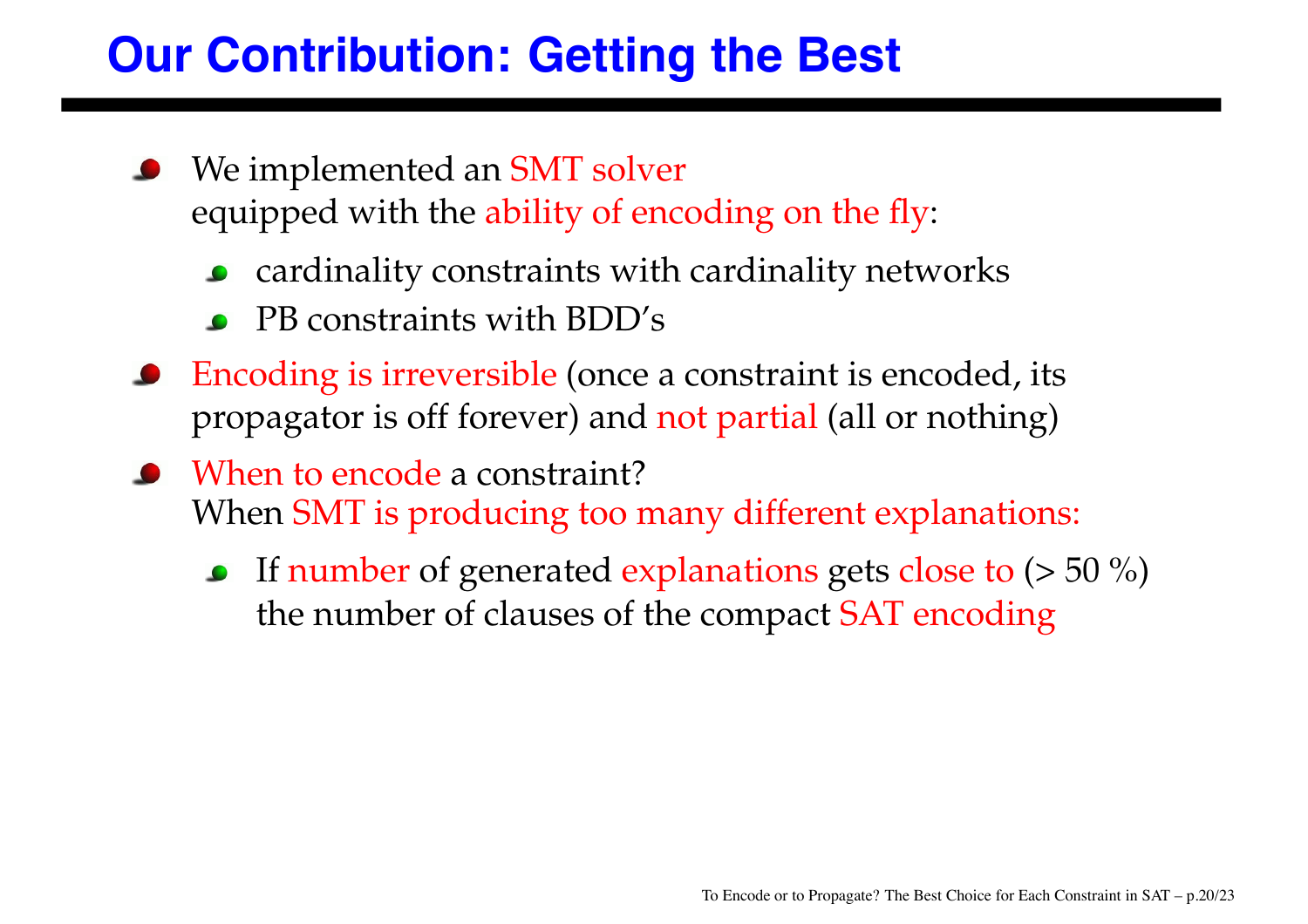# **Our Contribution: Getting the Best**

- We implemented an **SMT** solver equipped with the ability of encoding on the fly:
	- cardinality constraints with cardinality networks
	- PB constraints with BDD's
- Encoding is irreversible (once a constraint is encoded, its propagator is off forever) and not partial (all or nothing)
- When to encode a constraint? When SMT is producing too many different explanations:
	- If number of generated explanations gets close to  $(> 50\%)$ the number of clauses of the compact SAT encoding
	- More than  $X$  % of the explanations are new and more than *Y* explanations have already been generated; for us,  $X = 70$  and  $Y = 5000$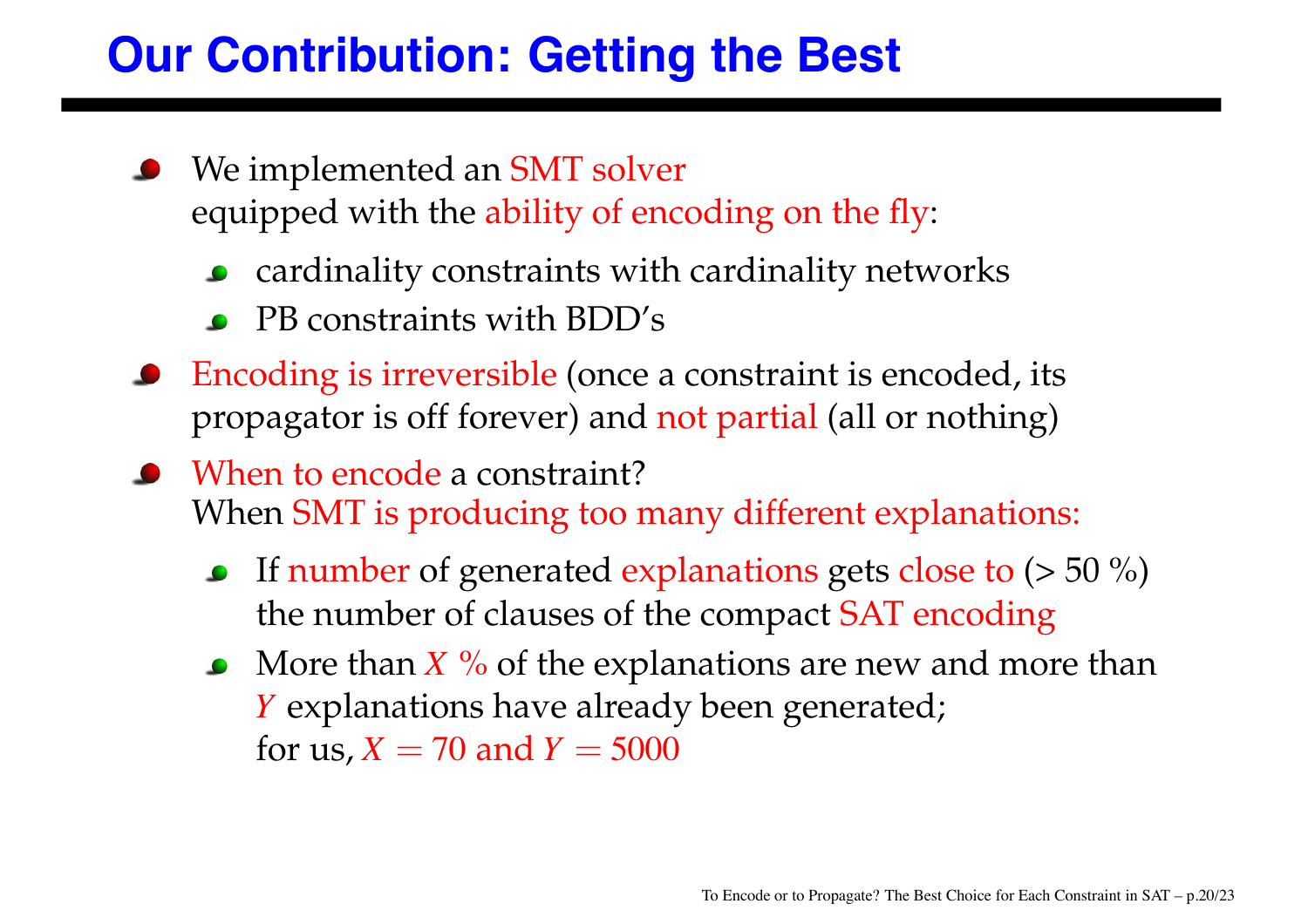#### **Experimental Results**

|               | No. solved instances within $< 600$ secs. |          |      |            |  |
|---------------|-------------------------------------------|----------|------|------------|--|
| <b>Suite</b>  | <b>SMT</b>                                | Encoding | LD   | <b>New</b> |  |
| Tomography    | 2021                                      | 1932     | 1918 | 2021       |  |
| PB evaluation | 414                                       | 414      | 416  | 415        |  |
| <b>RCPSP</b>  | 272                                       | 175      | 228  | 271        |  |
| MSU4          | 4767                                      | 5677     | 5674 | 5679       |  |
| <b>DES</b>    | 1452                                      | 4228     | 4019 | 4166       |  |

- No. of problems New solves close to best option for each suite
- Comparable,often better, results than lazy decomposition (LD) but much simpler and more widely applicable!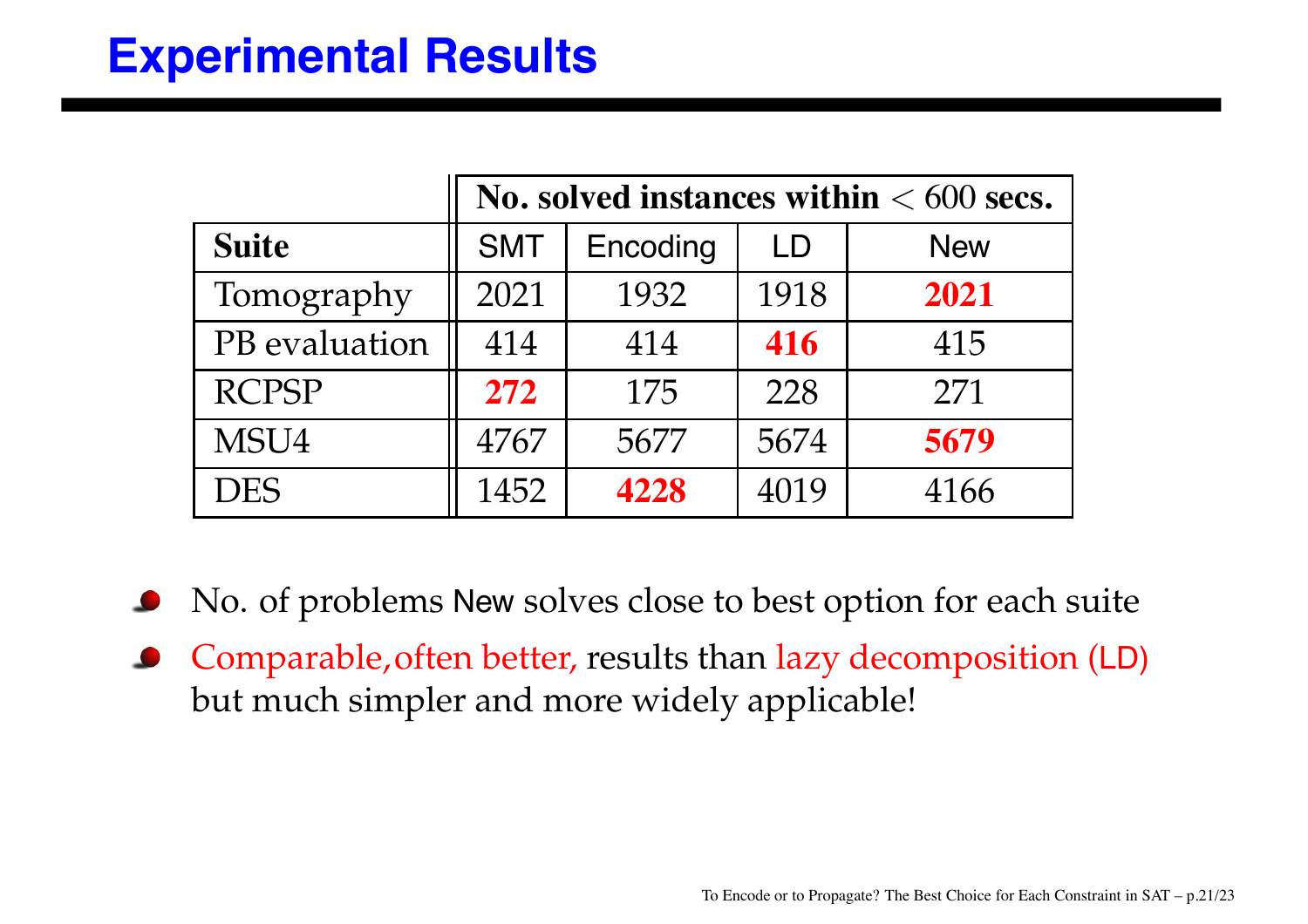#### **Conclusions and Future Work**

- Paper accepted at CP'13. To appear soon.
- It is unnecessary to consider partial encodings: just encode on the fly the few really active constraints entirely
- The method is widely applicable: unlike lazy decomposition, not just for constraints for which partial encodings are known
- Future work:
	- Consider other kinds of constraints (alldifferent, ...)
	- Explore other adaptive strategies